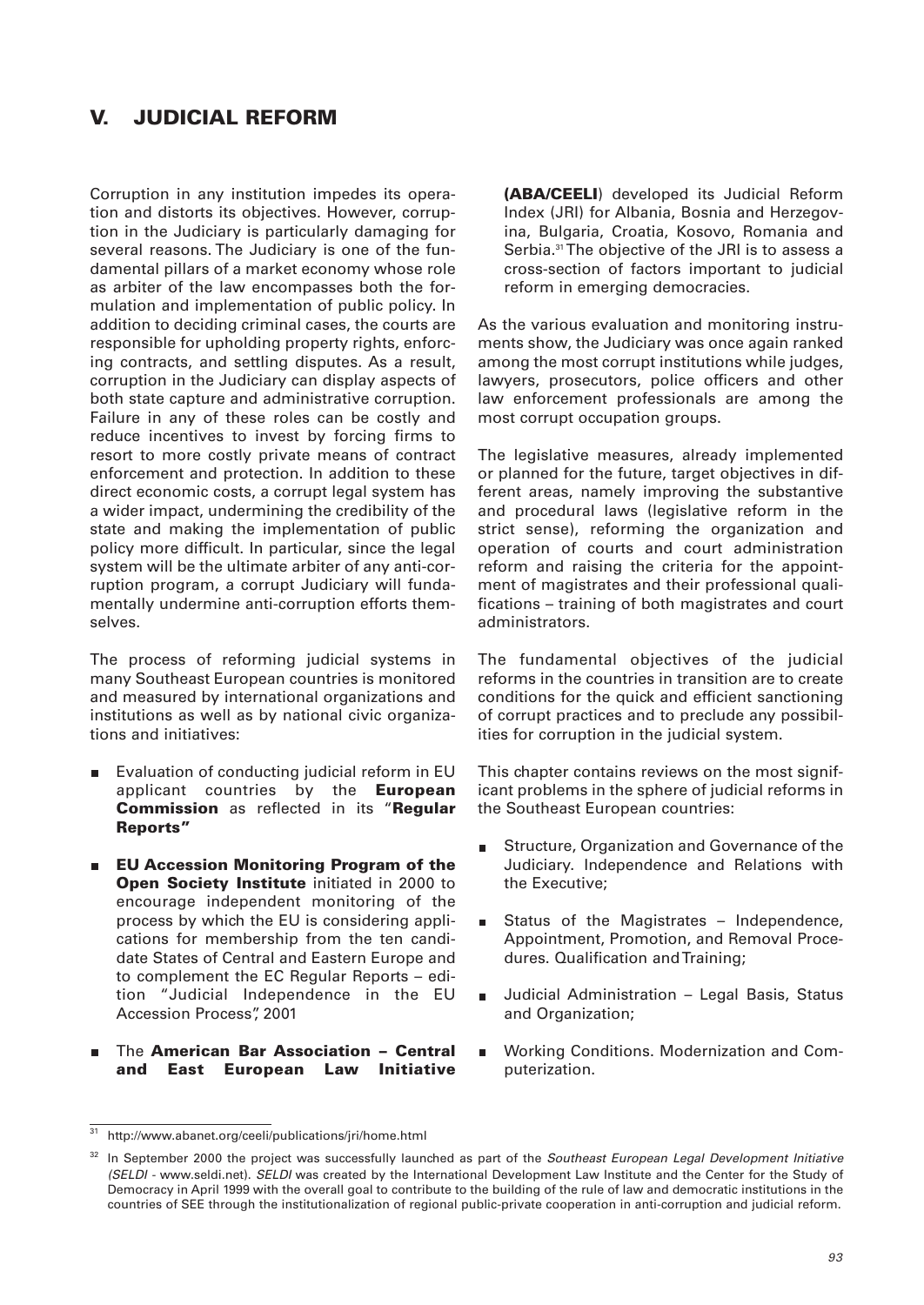

Source: SELDI Corruption Monitoring System. Scores close to 1 correspond to low spread of corruption, those close to 10 to highest degree of proliferation.

## **5.1. Structure, Organization and Governance (Independent Governing Bodies). Independence and Relations with the Executive**

The structure and organization of the Judiciary and the governance of the judicial system are vital for the successful anti-corruption efforts of the Judiciary. The main principles, concerning the structure of the Judiciary, its organization and governance, as well as its relations with the other powers are contained in the countries' Constitutions, adopted after the change of the political system in Southeast Europe. They are developed in details in the structural and procedural laws, most of which are elaborated and adopted in accordance with the new social and political reality in the region.

One of the principles, proclaimed in the new Constitutions and current legislation of the countries in transition is that of the independence and autonomy of the Judiciary. This can be achieved by different means, but the most important is the creation and functioning of independent institutions, which determine the composition and carry out the organization of the judicial system, and play the role of policy–making bodies. Such institutions already exist in most of the countries in Southeast Europe, but most of them still need fundamental institutional strengthening.

The system of justice in **Albania** consists of District Courts with general jurisdiction, Appellate Courts and the High Court. Each level deals with civil, criminal, commercial and administrative

the Administration of Judicial Services. Following the adoption of the new Constitution in November 1998, the High Court now needs further regulation (a new organic Law), which is almost completed.

cases. The system of military justice is also included in the criminal justice system.

Albania has six Appellate Courts and one Military Appellate Court, which review the decisions of the first instance courts. The procedural competencies of the High Court are provided for in the Codes of Criminal and Civil Procedure. Competencies of a substantive nature are provided for in the Law on the Organization and Functioning of the High Court and

By virtue of Albanian Constitution of November 1998 the **High Council of Justice (HCJ**) was established. HCJ is the state authority in charge of appointing, dismissing, transferring and instituting disciplinary proceedings against judges of primary and secondary instance in the Republic of Albania. Its aim is to ensure judicial independence, competence and impartiality. HJC does not belong to any of the classical branches of government. The Constitution makes this independent position clear by dedicating a separate chapter to the HCJ and distinguishing its responsibilities from the Legislative, Executive and Judicial branches of government. Although the role of the HCJ is focused mainly on disciplinary issues it exerts also quasi-regulatory powers, such as giving preliminary opinions on the proposals of the Minister of Justice to the President for the establishment of the territorial jurisdiction of the courts and the determination of the number of judges as well as announcing and organizing exams for judges jointly with the school of magistrates and School of Law at the Tirana University.

HCJ therefore has the potential to play a decisive role in judicial affairs. The organization and functioning of the HCJ's inspectorate is perhaps the hottest issue regarding the HCJ. The **Judicial Inspectorate** monitors and controls the Judiciary on behalf of the HCJ. Its competencies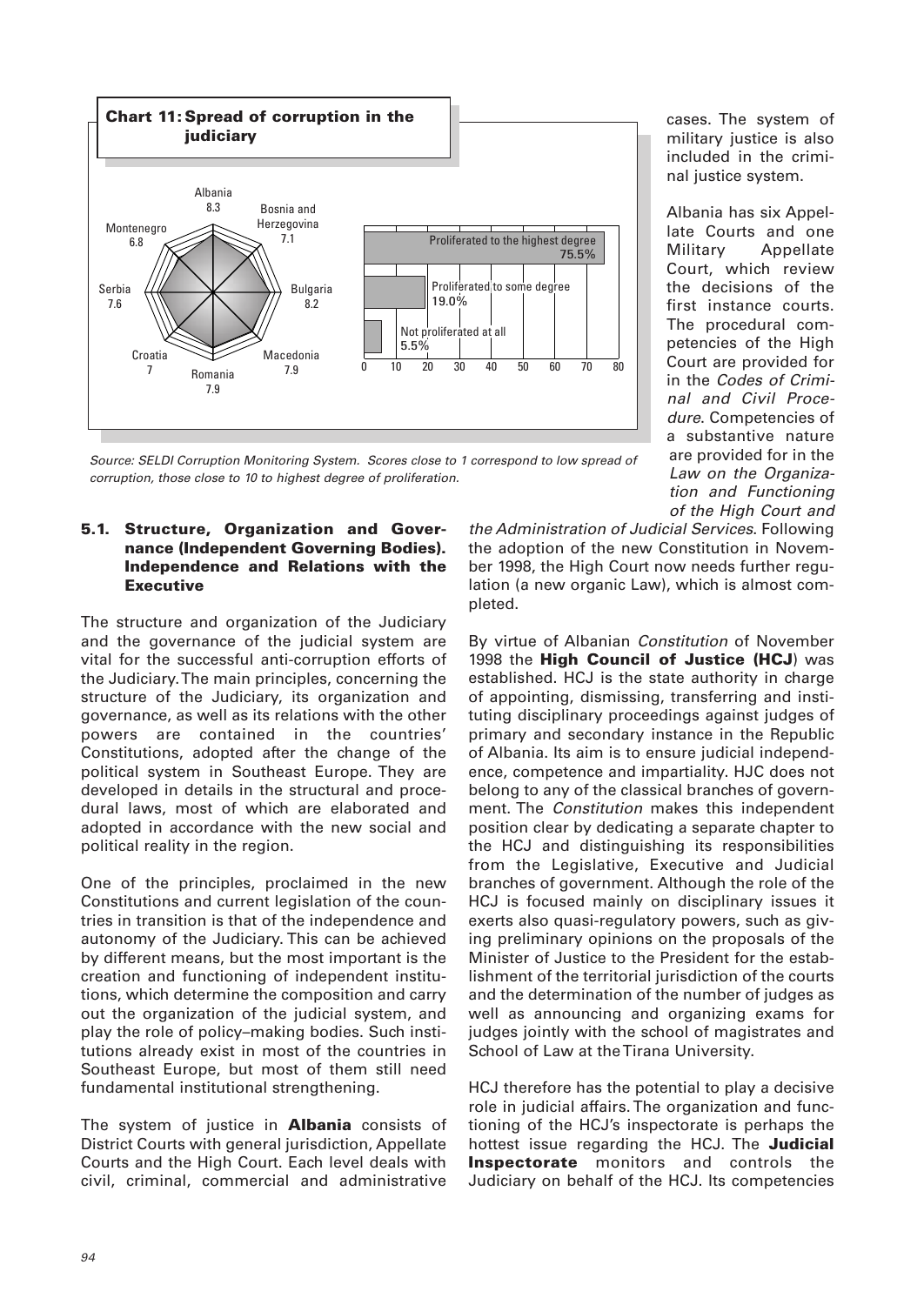are extremely vague. As a consequence, there are serious uncertainties about what procedures the inspectorate must follow in its investigative and decision-making capacity regarding the misbehavior of judges. The rules governing the Inspectorate must be clarified for it to carry out its work better and more efficiently.

Many legal experts plausibly argue that the poor performance of the Judiciary can be ascribed, to a great extent, to the inefficiency of the HCJ. Some of this inefficiency can be traced to the HCJ's organizational volatility, exemplified by the fact that it meets only periodically. However, as the HCJ currently stands, it cannot be transformed into a permanent committee with full time members because it includes members that have other governmental duties such as the President of the Republic, the Minister of Justice, the President of the High Court, etc. Several "moderate" proposals have been put forward. One of these proposals is to have the mandates of judges who become members of the HCJ suspended when they are called upon to serve on the HCJ. Another idea is for the deputy chairman of the HCJ to serve on full time basis. An increase in honoraria for the HCJ members has also been considered as yet another means to make members of the HCJ more devoted to the institution. Another proposal is for the HCJ to split into specialized sections. In theory, specialization would allow the HCJ to review more cases with greater expediency at a higher level of professionalism. Of course, there would be no impediment for the HCJ to review cases in plenary sessions when such an action is deemed appropriate.

The relationship between the Judiciary and the Executive is strained because each maintains a certain degree of control through a separate inspectorate. Distinctions between these inspectorates are blurred. The first inspectorate was created by the Law on the Organization of the Judiciary and is attached to the HCJ. The other consists of a number of inspectors attached to the Minister of Justice (some argue that this is not a real inspectorate).

The issue whether the parallel existence of two inspectorates is beneficial or detrimental is a subject of debate in the legal community. One view is that the existence of the ministerial inspectors is an unnecessary vestige of the communist era – when the interference of the executive power into the affairs of the Judiciary was legitimate (the Albanian constitutional doctrine at the time was that of unity of government powers). Another argument, which is practical in nature, is that the

parallel existence of two inspectorates causes serious communication difficulties and in the long run can lead to the failure of the HCJ's supervisory role. The supporters of this view would advocate for the abolishment of the office of ministerial inspectors and therefore for the concentration of supervisory powers in the HCJ's inspectorate. However, this view remains a minority view. Most legal experts argue that concentrating all of the supervisory powers in the HCJ's inspectorate alone is a bad idea because most of the HCJ's members are judges. If the only check on judges were other judges, there might be a tendency towards supporting judicial independence to the point of virtual unaccountability. Such a situation would undermine the rule of law and the constitutional doctrine of checks and balances. Ministerial inspectors, on the other hand, are seen to be in a constant state of "institutional tension" with the Judiciary, and should, in theory, be more likely to criticize the Judiciary. Ministerial inspectors are also more accessible and, as a consequence, constitute a better advocate for individuals whose rights have been allegedly violated by the Judiciary. Finally, the performance of the HCJ inspectorate is arguably diluted by the fact the HCJ is not a standing organism but rather meets only periodically.

The new Constitution, by strengthening the political control over the Judiciary through a politically selected HCJ, has only nourished the tendency of politics to misuse the Judiciary and to effectively abolish its independence. Even the law amendments have only served to strengthen the position of the prosecution in respect to the position of the court, to diminish the rights of the accused, to prolong the terms of preliminary detention, rather then to provide for independence, impartiality, protection from political pressure etc.

After the political changes of 1997 in Albania, there was a strong movement towards changes within the Judiciary which resulted in an intolerable politicization of the Judiciary. This had considerable negative effect on its independence. The Head of the Constitutional Court and the President of the High Court, as well as other courts throughout Albania were dismissed and replaced with people pertaining to the Socialist Party.

The failure of the courts in punishing notorious criminals, murderers and terrorists, known also for their links to politicians in power, as well as the misuse of the Judiciary for the punishment of opposition party leaders, have severely compro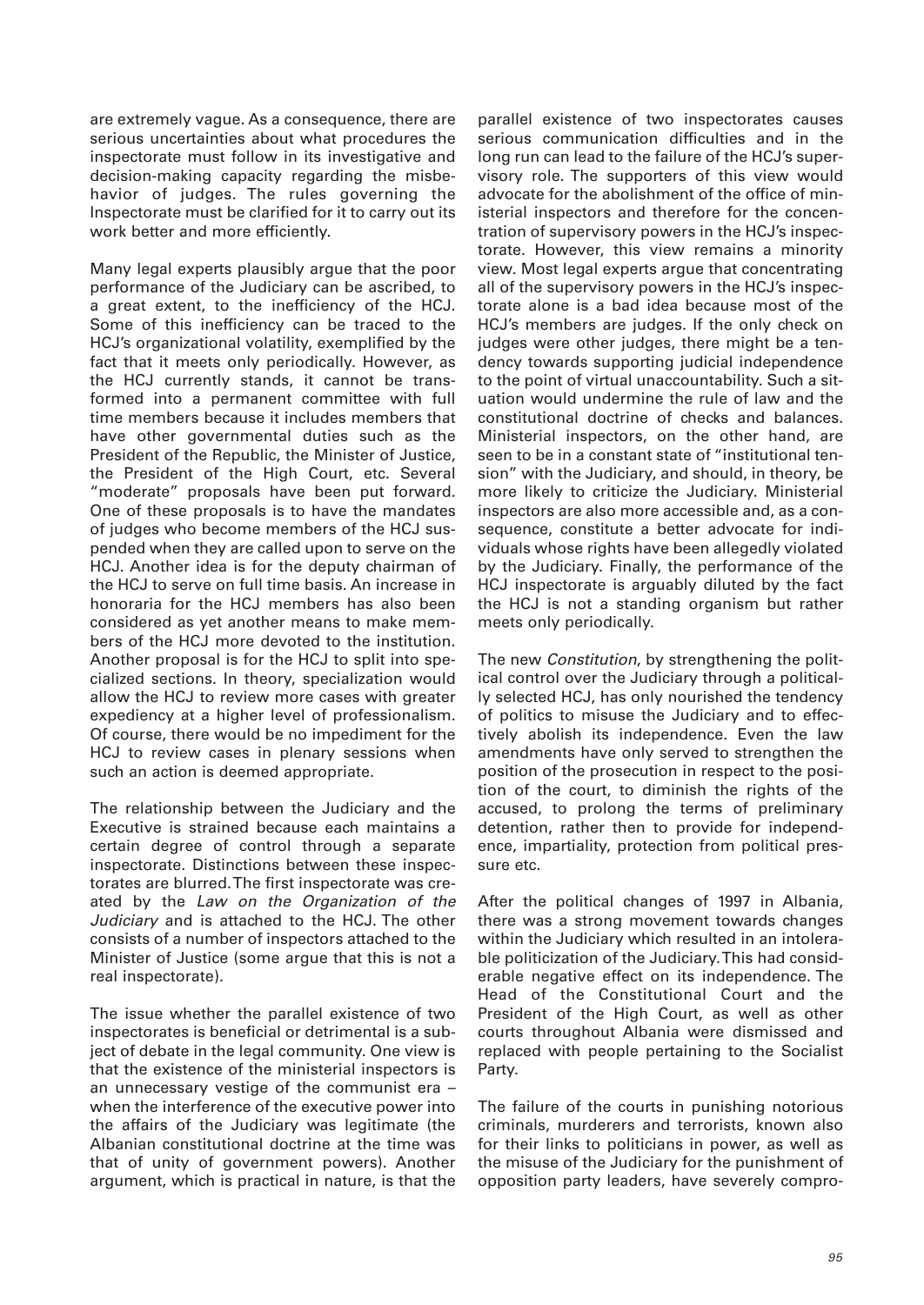mised the independence and impartiality of the courts. Furthermore, they have damaged the constitutional and legal guarantees for the rule of law, and eroded the faith of the public in justice.

In the last three years the state prosecution, especially the Attorney General's Office, has compromised itself with absurd accusations against the leaders of the opposition. The Judiciary in Albania is therefore clearly an instrument of political oppression.

The examples of such political oppression were the arrests and detention of thousands of opposition supporters, because of their participation in protest rallies organized by the opposition in the aftermath of the disputed October election. Numerous people were arrested and detained for periods varying from 48 hours to two months in a clear violation of the law. Many victims of unlawful detention and mistreatment were minors.

Using the courts as an instrument of political oppression has obscured their constitutional status and functions. Political pressure has made judges vulnerable towards any other kind of pressure. Bribery, threatening, corruption, incompetence have become main features of the Judiciary.

Albanian courts are filled with Socialist Party supporters. They feel that their positions are secure, because of their political affiliation. In such a situation reports about the release of notorious criminals and the failure of the courts to punish real crime have become normal.

The system has failed to pursue organized crime, and especially corruption and trafficking, related to the highest political level in the country. Recently severe accusations have been raised against the Attorney General of the country for his involvement in the international drug-traffic, as well as for his efforts to protect famous criminal organizations. These accusations resulted in the Parliament discussion whether to lift his immunity. The socialist majority protected him and thus hindered his prosecution.

The corrupt and inefficient justice system is one of the most serious obstacles to democratic governance. The Judiciary has failed in two aspects: 1) it has failed to be independent, and 2) it has failed to fulfill its constitutional mission and legal obligations.

There is an open tendency on the politicians' side to blame the Judiciary for the failure of the anticrime policy of the Government. By accusing the

Judiciary of unprofessional behavior and corruption, the Government wants to hide its political failure to reform the police and the prosecution, which are really to blame for this precarious situation.

Corruption in itself cannot be fought without a functioning and clean Judiciary. Corruption has become a malaise of the Albanian system, widespread at all levels of the administration and a serious obstacle to efficiency. As such, it undermines legitimacy of the system. Public trust in the Government and state institutions is very low. Combined with the above mentioned corrupt and dysfunctional state institutions, this undermines the efficiency of the state in collecting revenues, and in implementing and making policies.

**Bosnia and Herzegovina (BiH**) is currently reviewing all judges and prosecutors. The current judges and prosecutors are required to reapply for their positions and undergo a comprehensive evaluation – by the newly created **High Judicial Councils (HJC**). This review started in June 2000, when the Entities' new laws on judicial and prosecutorial service established independent commissions (in the Federation of BiH) and councils (in the Republika Srpska). These bodies were charged with determining incumbents' professional and moral suitability for continued service, albeit under the close supervision of the Independent Judicial Commission (IJC), which was initially created under the auspices of the High Representative and his office (OHR) in early 2001 to assist in the process of guiding and coordinating a comprehensive judicial reform strategy in BiH. As part of this task, it provides assistance to domestic judicial and prosecutorial commissions and councils that deal with matters related to the appointment, discipline, and review of judges and prosecutors. The International Crisis Group (ICG) carries out its pivotal role in close co-operation with both local and international partners.

Both Entities have local courts that operate at the municipal level and only in those municipalities that are sizeable enough to require one. Each of the ten FBiH Cantons operates a cantonal court and in RS there are five regional courts to cover only the largest centers. These are the first appellation instances, above which there is only the Supreme Court. Notwithstanding the level of the magistrates, the new appointment procedures, as well as the verification of promotion, are now subject to the HJC's decisions. Removal procedures as described below again require the ultimate decision of the HJC.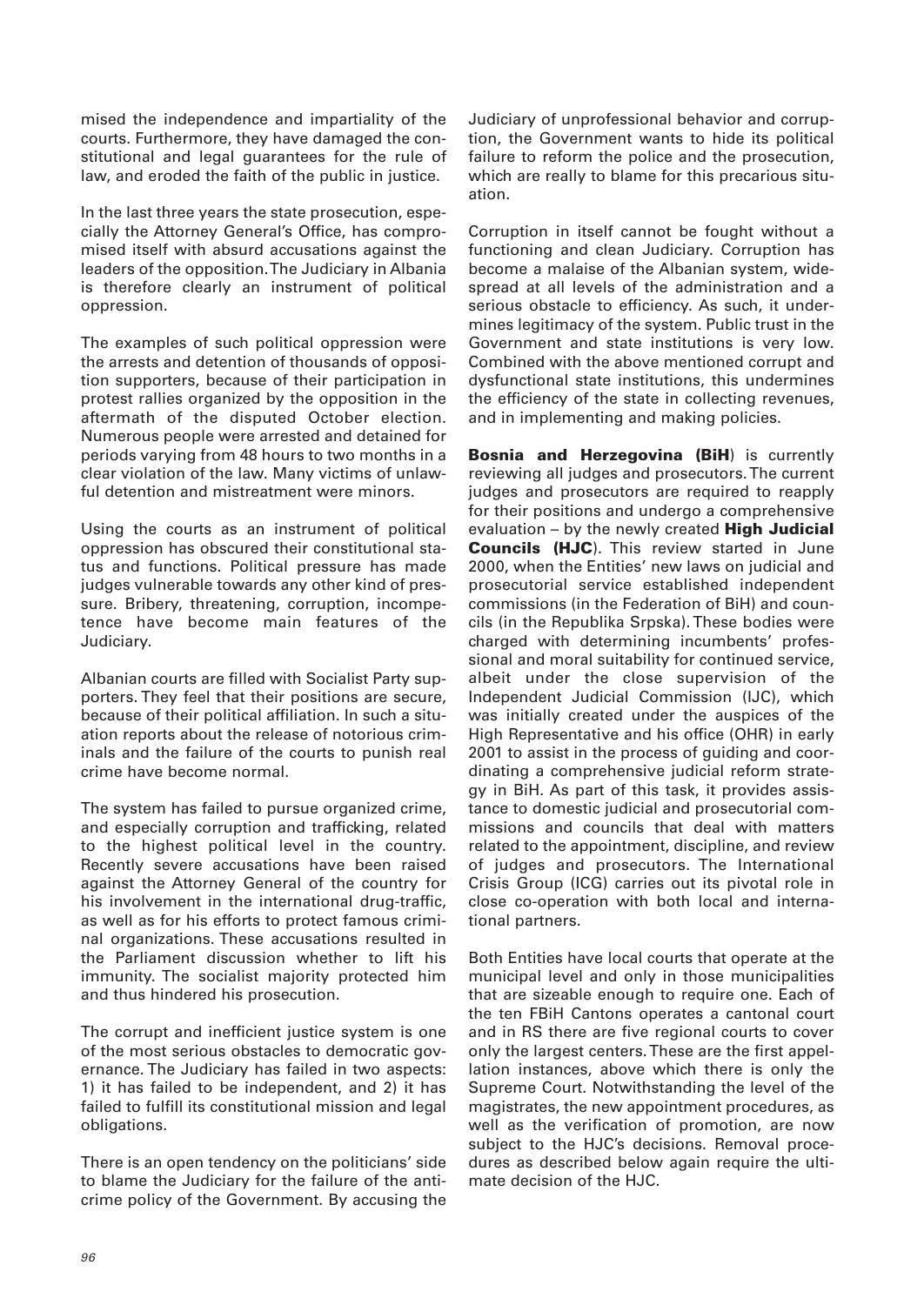In addition to the parallel judicial system in the two Entities that is being harmonized, the BiH District of Brcko, having become a non-Entity territory and directly subordinated to the State institutions, organized its own administration including Judiciary. This has very much been an exercise of the International Community (IC), primarily a US-led effort. While there has been much criticism over state-building in a town of 30,000, most of the work related to making the courts professional and independent has been successful.

The major outstanding issue is the organization of the Judiciary. In the complex BiH judicial environment, now certain motions exist on formation of the BiH Supreme Court and the BiH State Prosecutor. They currently exist solely at the Entity level. If they were to be established at the joint level, they would focus on the international and inter-Entity commercial crime and organized crime. Regardless of the judicial system, any interference of political and government structures must be eliminated. For the purpose of ensuring a more efficient resolution of disputes, it will be necessary to establish alternative institutions, for instance, in the area of business arbitrage and mediation. The possibility of re-establishment of commercial courts in the resolution of commercial disputes or an establishment of specialized commercial departments within the existing courts should be considered. This decision will be based on general strategy of judicial system reform.<sup>33</sup>

**The Executive** cannot directly influence the work of the judges. Ministries of Justice in both Entities and in the Cantons of FBiH cater for the supporting staff to the courts and other expenditures for Judiciary. They also pay for investigation processes and all external staff associated with the courts on a case by case basis.

However, this has presented the courts with another problem. Any investigation is pending a prior authorization of the Government, by the means of funding the experts, evaluators, etc., and this way may indirectly disable courts in their decision-making. Much of the current magistrates were appointed by the previous administration and now refuse to review their mismanagement, fraud and criminal activities and the current Government has no means to influence a greater efficiency and impartiality. This vicious circle is likely to extend for as long as there can be some influence, exercised on the judges by the Executive.

**Bulgarian** Constitution provides that judicial branch of Government is independent and has three parts (a) the courts (b) the prosecutor's office and (c) investigating bodies which are responsible for performing the preliminary investigation in criminal cases.

Three-instance proceedings were introduced, namely: first instance, appeal-on-the-merits and cassation proceedings. The current system includes 112 regional courts (courts of first instance), 28 district courts (of both first and second instance), five courts of appeal (which operate as courts of second instance with respect to the regional courts' judgments only), five regional military courts, one military court of appeal, a Supreme Court of Cassation and a Supreme Administrative Court.

When evaluating the Judicial system's efficiency in curbing corruption, one usually underscores the court's administration of justice. Under the existing Constitution, the other units of the judicial system (the investigation and the prosecution) should also be taken into account, as the efficiency of their work is a prerequisite for better and more efficient administration of justice. The proper place and role of the prosecution in the judicial system including the status of the Attorney General has been the subject of serious discussions. Different and often controversial approaches have been suggested: to preserve the status quo; to amend the Constitution and transfer the prosecution to the Executive, in particular to the Ministry of Justice; to give it greater independence from the Supreme Judicial Council; to impose parliamentary control over the Attorney General, etc. According to the European Commission Regular Report 2001 the fact that criminal investigators with the functions they

The WB survey data show that businessmen use courts much more often than informal channels – courts were used by 41 percent of those interviewed and informal channels only by 10 percent. Most of those who did not use the court system to resolve these problems cite as the main reason complicated court procedures. Another reason mentioned by several respondents is when the issue concerned "was not substantial". Those who used courts for resolving relevant business matters were asked about their experience. As many as 66 percent of respondents in the enterprise survey who dealt with courts considered them fair, unbiased, and objective. At the same time, 46 percent of the same group of people (those who dealt with courts) said that the courts are corrupt. Courts are regarded as not fast, with unnecessary delays by 77 percent of the respondents who dealt with them. Moreover, firms that felt the process was unfair were also very likely to declare it corrupt. (WB, ibid. pp. 49-50) http://www1.worldbank.org/publicsector/anticorrupt/Bosnianticorruption.pdf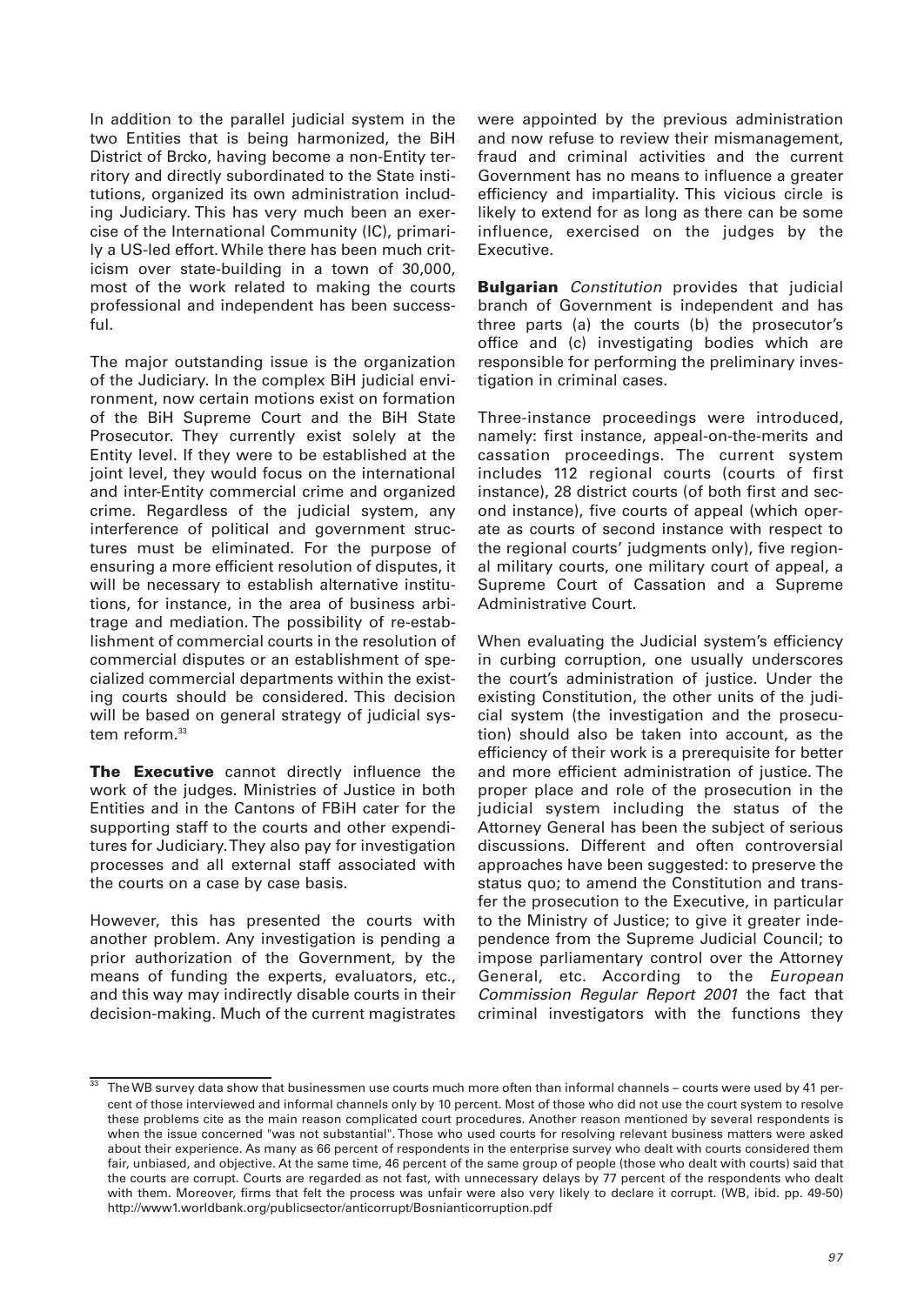exercise in Bulgaria (some of which are exercised by police elsewhere), are members of the judiciary, is unusual, and the inter-agency co-operation is weak and complicated. The issues related to the judicial system's composition are subject to discussion in the context of the recently launched debate on constitutional amendments.

The governance of the Judiciary is a key factor for the efficient fight against corruption both inside the Judicial system and throughout the rest of the society. A pressing issue is the delineation and redefinition of the authority and functions of the **Supreme Judicial Council (SJC)** as a governing body which makes decisions on personnel and organization, and the Ministry of Justice as a unit of the Executive.

The SJC has the main representative function in the Judiciary as well as broad powers in its administration. Unfortunately, there are serious weaknesses in its activities. Some of these are created by constitutional provision on its composition, responsibilities and powers while others can be corrected within the current constitutional framework. These weaknesses are generally due to the lack of transparency in the work of Judiciary, lack of clear procedures for a number of aspects of its activities, outdated internal rules, insufficient administrative capacity and a lack of feedback mechanism with the branches of the Judiciary. The unclear division of roles between the SJC and Ministry of Justice is an issue, which contributes to the poor functioning of judicial system and was also pointed out in the last Regular Report of the European Commission.

Under the pressure of criticism regarding the shortcomings of judicial reform both from the Bulgarian civil society and European Commission as well as from other evaluations missions of international or foreign organizations, the Government in its recent reform efforts tried to address the problems of the Judicial system by starting the implementation of the following measures:

- Using the experience of nongovernmental organizations and their initiatives to reform the Judiciary and developing partnerships with these organizations – among them the Judicial Reform Initiative<sup>34</sup> and Coalition 2000;
- Adopting a Strategy for Reform of the Judicial  $\blacksquare$ System in Bulgaria (SRJ) on October 1st, 2001. Its aim is to develop European Standards in justice by determining the political and legislative priorities in the reform of the judiciary, thus contributing to the preparation for European Union membership. The Strategy and the Action plan cover a five-year period. Although the Strategy does not deal with issues where in fact constitutional change will be required, the implementation and the monitoring of the effectiveness of the institutional and legislative measures proposed remain a high priority.

In the course of the implementation of the Strategy for Reform of the Judicial System in Bulgaria, the Law on the Judiciary was amended by the National Assembly in July 2002. The principal changes regarding the structure and governance of the Judiciary are as follows:

- The Law extends the competencies of the  $\blacksquare$ Supreme Judicial Council with regard to creating capacity to perform governing functions for Judicial system - strategy, financing, governance and to removing magistrates. One fifth of the members of the Supreme Judicial Council may also demand that the Chief Prosecutor be divested of immunity.
- Regional prosecutor's offices will be required  $\blacksquare$ to regularly submit reports on their activities. The Chief Prosecutor will also submit the report to the Minister of Justice who will include it in the yearly report on the work of the judicial system.
- The National Investigation Service shall be reestablished to manage administrative and financial matters relating to the investigators.

The Judicial Reform Initiative (JRI) was launched in March 1999 as a joint endeavor of eight Bulgarian non-governmental organizations, including the Center for the Study of Democracy (CSD) acting as a Secretariat to the Initiative, and representatives of the Legislature, the Executive, and the Judiciary. Within the framework of JRI (www.csd.bg/jri) a Program for Judicial Reform in Bulgaria (PJR) was drafted, benefiting from the combined efforts of influential non-governmental organizations, representatives of State authorities and experts. Since July 1999 the Draft program has been open for discussion and suggestions from the major stakeholders in the reform process such as the Ministry of Justice, the Supreme Judicial Council, associations and guilds of the legal profession, concerned non-governmental organizations, representatives of the media, independent legal experts and the Bulgarian citizenry. The amended and revised Program, incorporating the comments, suggestions and notes provided, was endorsed at a Policy Forum in May 2000. The Program represented the state of the Bulgarian Judiciary and the legislation as to May 2000 and pointed out the priorities to be followed during the next steps of the reform process.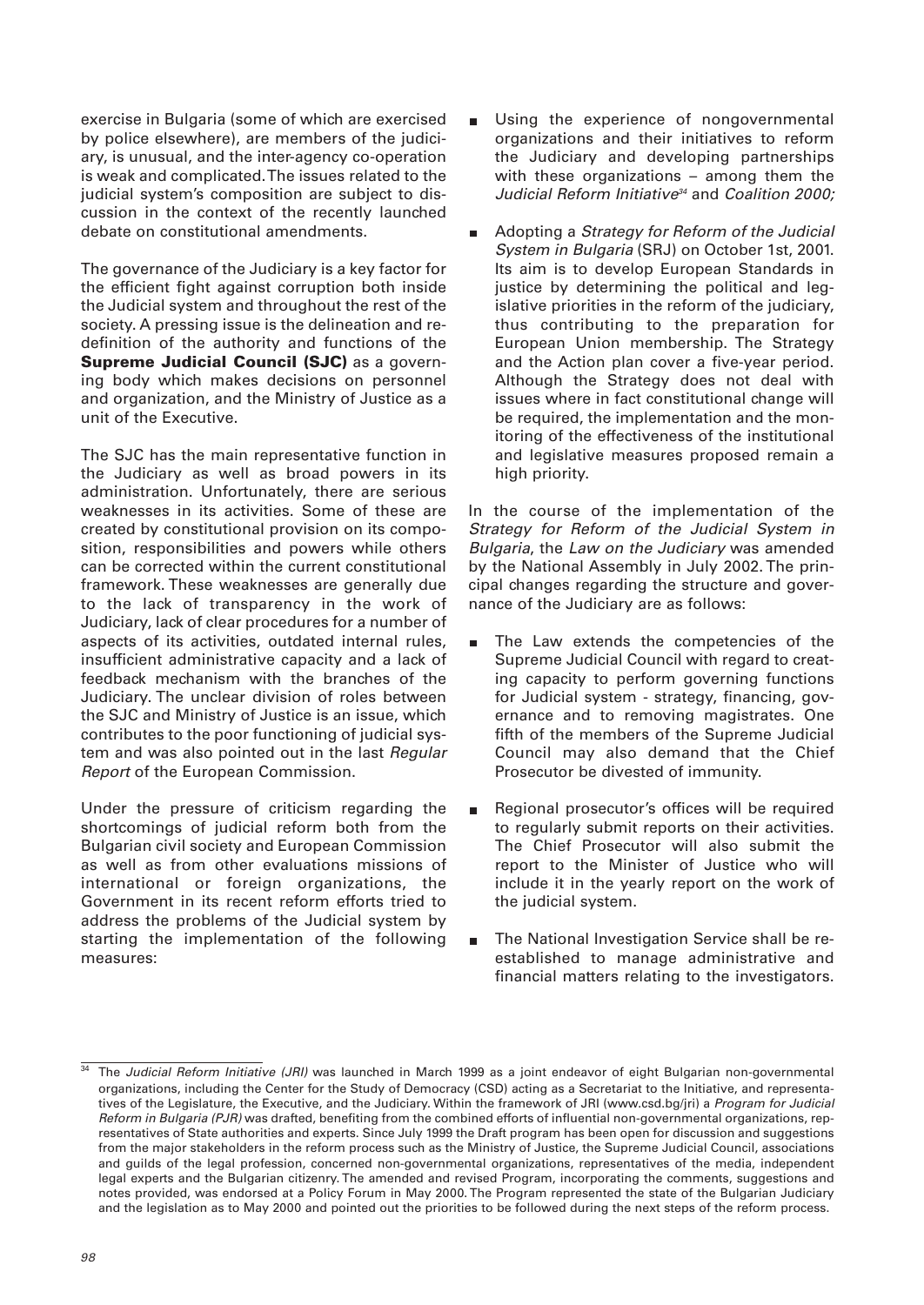Its independence from the prosecution shall be enhanced.<sup>35</sup>

The Law provides for the establishment of an  $\blacksquare$ Uniform Information System. This System should link the data on crime from the Ministry of Interior, the Ministry of Defense, the Agency Financial Intelligence Bureau, the customs authorities, the investigation, courts and public prosecution offices and make much easier the interaction between the above mentioned institutions in curbing corruption.

In order to achieve better co-ordination of the governance of the Judicial system and protect the independence of the Judiciary, it is of particular importance to establish **a model of interaction and at the same time delineation of the responsibilities of the Executive and the Judiciary**. Strengthening the independence of the Judiciary also requires that the Executive, i.e. the Ministry of Justice does not restrict the creation of the necessary material conditions for its efficient functioning. These conditions include the management and maintenance of court buildings, providing the required materials and equipment etc.

The **Croatian** Constitution stipulates that the rule of law is one of the Constitution's fundamental values. The government is divided into legislative, executive and judicial branches along the principle of separation of powers in order to foster "mutual cooperation and reciprocal checks and balances provided by the Constitution and law."

According to the constitutional principle of separation of powers, the Judiciary is independent and autonomous.

Croatia's legal system follows the principles of civil law. Thus, the primary sources of law are the Constitution, laws enacted by Parliament, and other written legal provisions enacted pursuant to statutory provisions. Court decisions are generally not viewed as precedents, and – although lower courts tend to follow the opinion of the higher courts – there is no legal obligation for judges to follow the legal interpretations of higher courts. A practical problem is the current lack of access to many court decisions. Only decisions of the highest courts are published, and even then only in short excerpts, and only those selected by anonymous administrative services of the courts.

Court hearings are open to the public and judgments pronounced publicly (Article 119). Croatia is also committed to equality and the equal treatment of citizens before the law.

Although basic procedural norms govern the system, they do not reflect how it actually functions. Legal disputes often drag on for years without resolution, raising costs for businesses and increasing uncertainty for investors. Instead of solving problems, the legal system often prolongs them, and creates a fruitful environment for corruption. The criminal justice system is also inefficient, and criminals – both white-collar and violent offenders – have little fear of effective punishment.

There is currently a satisfactory legal framework for effective co-operation between the prosecution and the police; however, this co-operation must be reinforced in practice. The prosecutors must become involved in police investigations at an earlier stage in order to improve the quality and effectiveness of the investigations, especially in the more important and more serious cases.

This shortcoming is especially obvious in regard to the lack of coordination between the different bodies engaged in combating corruption and organized crime: the police carries out investigations on their own without contacting the district attorney's office for necessary legal backup, the district attorneys cannot thoroughly examine the evidence in the mere 48 hours of custody prescribed by the law, and as a result the public prosecutor refrains from instituting charges against the detainee, since there is no way for him to establish in such a short period of time whether the evidence submitted by the police is strong enough to uphold the indictment in a court of law.

Both experts and practicing lawyers agree that the intentions of the law are not being achieved. Judges have not yet been appointed for many judicial positions (an estimated 1/5). Croatia's judges are also relatively young – almost 40% are

<sup>35</sup> Previous experiments in reforming the investigation reflected in confrontation between the short-term particularistic interests and resulted in ineffective cases of preliminary investigation, including cases on corruption. Over the course of the last 10 years several attempts to re-organize the investigation have been made. They have varied from transferring investigation services back to the Ministry of Interior (1997) to closing down the National Investigation Service and creating 28 independent district investigation services and one Specialized Investigation Service (1998). As a result, the Specialized Investigation Service was deprived of organizational, financial and administrative means of influencing district investigations. In 2001, an attempt was made to subordinate administrative of investigation to the prosecutor's office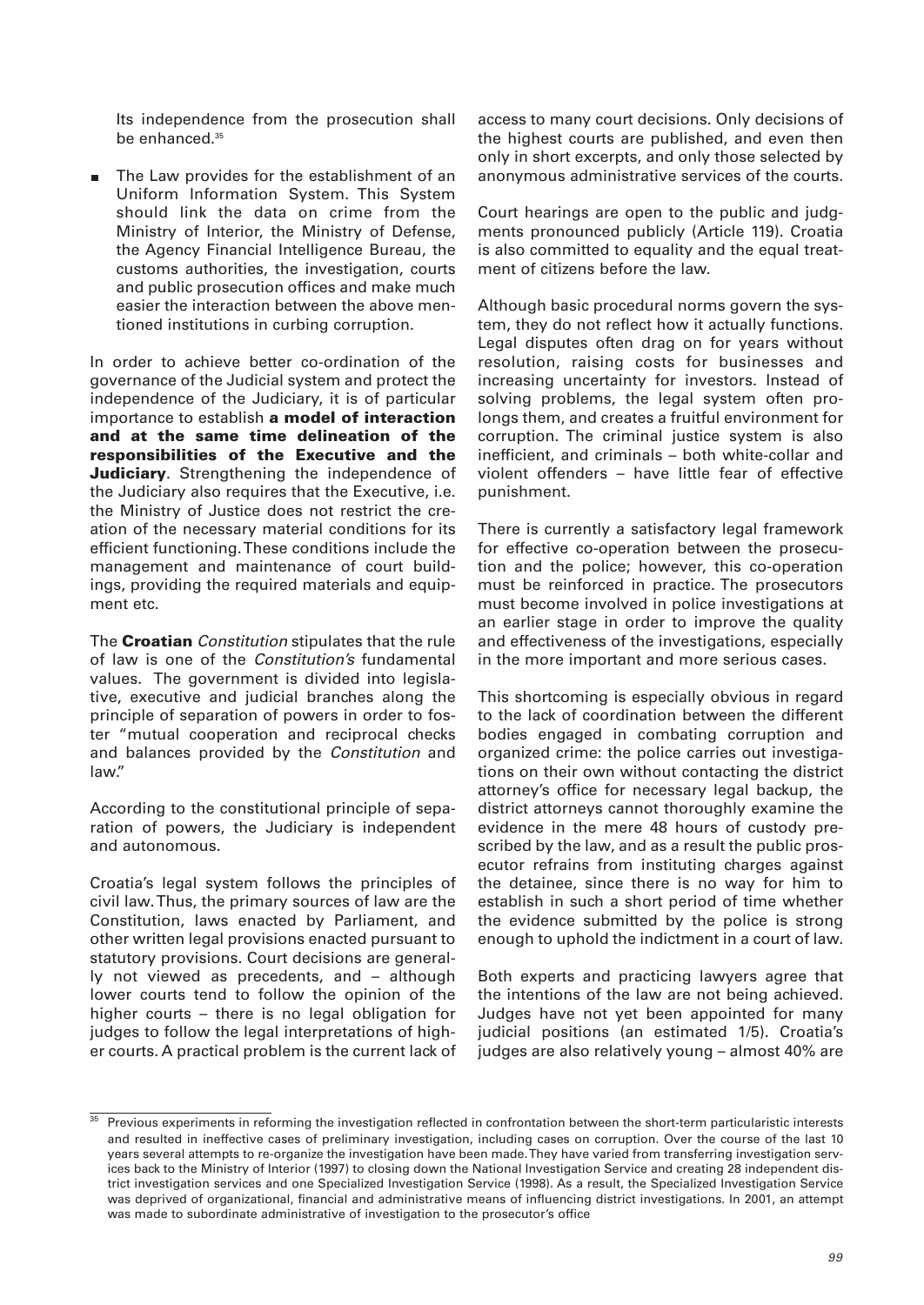younger than 35 years old. That can be a positive trait, but it also means that they do not have adequate life and professional experience. In municipal courts, 61.5% of all judges have fewer than 6 years of working experience in the courts. Despite the lack of judges, efficiency concerns do not favor the alternatives of raising or lowering the number of judges. In the late 1990s, it became evident that the Judiciary was not able to cope with either its new functions or a fast growing caseload consisting of many complex cases. Understaffed courts with highly centralized and inflexible management do not allow for a quick and adequate response to the pressures created by market. As a result, since 1998, the courts have been continuously swamped by a backlog of over one million cases – in a country of only four million people (the figure more than doubled from 1996 – 2000). An example of the reasons for this backlog is a new system of land cadastre registry where the situation is almost chaotic. Croatia chronic economic instability also accounts for the increase in the volume of court cases. Each of the successive economic reforms enacted by the government completely changed the rules. The confusing rules enacted have resulted in an enormous number of disputes between parties with different understandings on how to adjust to a certain obligation. The volume of court cases coincides with a very weak and inefficiently managed court system. The courts have not yet designed and implemented a uniform policy or internal management system that would guarantee more efficient results.

The management crisis also affects criminal justice and the law enforcement system, which have been extremely inefficient in effectively prosecuting and punishing those who commit a crime. The volume of criminal cases also exceeds capacity, and controls over judges and court clerks, if any, are also very weak. Consequently, judicial proceedings are slow and sometimes useless.

As a result, corruption seems to be widely spread in the sphere of Judiciary as some examples show. For instance, there were publications in the media revealing documentation that owner and director of the First Artisan Savings Bank (FASB) bribed the highest judicial officials by paying for their summer holidays, air tickets and by granting them favorable loans. The former President of the Administrative Court and current member of the Constitutional Court, the head of the Criminal Section of the Supreme Court, a judge from the Commercial Court, a judge from the Administrative Court and a judge from the High Commercial Court were all connected with the controversial banker.

Crime statistics are not reliable. Many people report activities that are not criminal, and many criminal activities go unreported. Nevertheless, it is interesting to note that only 17.2% of reported offences in Croatia result in a conviction, and only 0.0392%, end with a non-suspended prison sentence. This does not necessarily reflect the actual extent of the frequency of certain criminal acts, but tells more about the efficiency of the detecting bodies, which occasionally fail completely and leave the perpetrator of the criminal act undiscovered.

Indeed, the Croatian judicial statistics are alarming. The penalties associated with the violation of rules that regulate economic activities are extremely low. The total number of persons legally prosecuted is negligibly small and the number of those actually convicted is even smaller. The perpetrators are exposed to very low risk, since the courts of law are overloaded; employees are too busy and court decisions take years to become effective. The main problem is still the slowness of the judicial process, particularly in the criminal field. There is also a lack of judges and support staff. The direct result of this situation is the low number of charges pursued. It is disturbing that only a small number of people were charged and convicted for the criminal acts of accepting or giving bribes. This does not reflect the frequency of individual criminal offences, but rather the lack of effectiveness of the bodies that investigate these crimes.

The impact of law and the courts on society is much greater today than ever before. During the socialist era, most of the social and political problems were resolved outside the legal system, in the bodies of the party bureaucracy. With the transition to a market economy and multi-party democracy, many heated issues are being submitted to courts, which are often unprepared for such hard tasks. Virtually all the major issues of social and political life are resolved by the courts – from privatization and economic restructuring to organized crime, corruption, and the consequences of ethnic conflicts and war. In response, the Croatian judicial system has improved its capabilities. Despite its slowness and inefficiency, it is finally assuming the responsibility of guaranteeing that new laws do not violate the Constitution or other conflicting legislation. Reflecting the growing pains of a new democracy, the executive and legislative branches have passed huge amounts of new legislation. The accomplishments of the transition period should not be entirely overshadowed by the presence of corruption.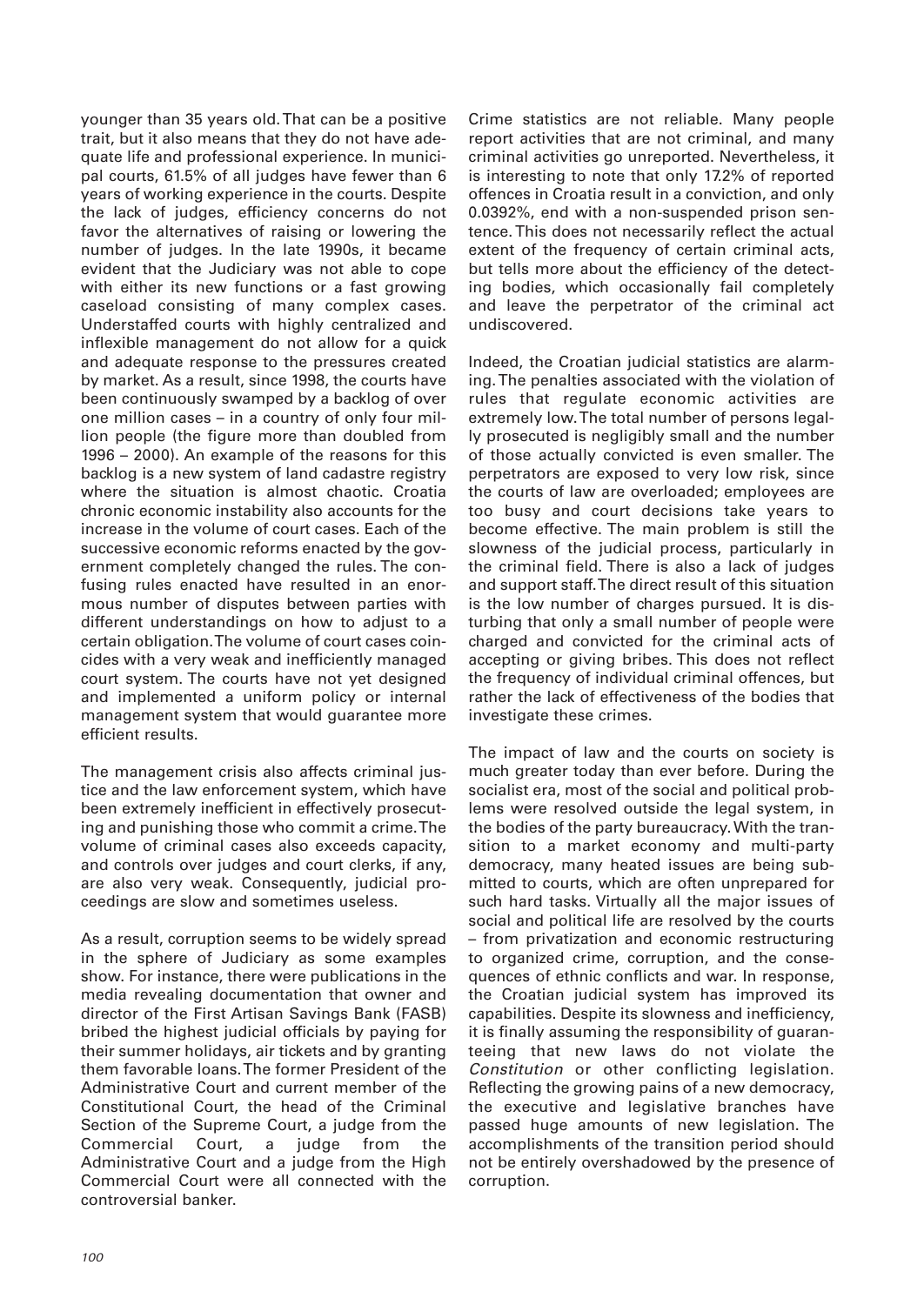The judicial system has also been subjected to improper executive and political influence. Unfortunately, although progress is hoped for, cooperation between the Croatian Judiciary and foreign experts in carrying out anti-corruption activities remains weak.

**Macedonian** Constitution adopted in 1991 created an independent Judiciary – subject only to the Constitution and the various laws and regulations. Judicial independence was further developed in 1995 by the Law on the Judiciary and the Law on the Republic Judicial Council as well as laws to regulate judicial procedures. Although Macedonian Judiciary is nominally independent several improvements are necessary for it to become more effective and truly independent.

The organization of the courts is uniform, irregular courts are forbidden. Judgments should be made on the basis of the Constitution, laws and international agreements are ratified in accordance with the Constitution. The Supreme Court is the highest court in the country and is responsible for providing a uniform implementation of the laws. Publicity of both trails and of the court's rulings is guaranteed by the Constitution. However, the public may be prevented from attending trials in some circumstances. The court council executes trials. In some cases, the sole arbiter is a judge. In other cases, there may be three judges. In yet other cases, there is a right to a jury. Juries cannot be held responsible for the opinions or decisions made in the procedure of rendering a verdict.

The Republic Judicial Council (RJC) consists of seven members. Members of the RJC are elected by Parliament and consist of respectable lawyers. Each member of the RJC is granted tenure of 6 years, with the right to pursue one additional term on the RJC. The members of the RJC enjoy immunity. The functions of the RJC are incompatible with any other public duties or professions or with membership in a political party.

There are several practical problems regarding the relationship between the Judiciary and the executive power. The most serious issue concerns the financing of the Judiciary. In Macedonia, the Judiciary receives its entire budget from the Ministry of Finance, a state institution. This total reliance on state resources has serious implications because it can jeopardize the Judiciary's independence. For this reason, the Macedonian Judges Association has advocated for the creation of an independent judicial budget. A special study was conducted by the Government. It concluded that such a law is necessary since financial

independence is a precondition for judicial independence.

Another practical issue is the abuse of political influence. There are often indications of serious problems regarding the influence of political parties on the election of judges. Some judicial candidates proposed by the RJC were not elected judges after several votes in the Parliament, without any explanation being given. This creates an unfavorable picture of the Judiciary and of the RJC as a competent body. The executive power is also known to interfere with the Judiciary's power, disputing the legality of judicial decisions and court sentences. The Judiciary opposes all such interventions and indeed any influence that might jeopardize its independence.

However, real judicial independence has not yet been achieved. Due to the lack of effective internal mechanisms and procedures the Judiciary is still not in a position to prevent internal corruption and combat corruption in the society.

Although some improvements were made over the last decade, the independence of the Judiciary in **Romania** is still severely hampered by legal, institutional and practical obstacles. Judges' career depends to a large extent on the executive branch. The Minister of Justice is granted recommendation powers in the process of appointment, promotion, transfer and removal of judges. The Minister may easily avoid appointment or promotion by keeping uncomfortable names off the agenda. Equally, the Minister may decide not to initiate disciplinary proceedings leading to sanctions or even removal of judges. The **Superior Council of Magistracy (SCM**), which controls the selection, promotion, transfer, removal and sanctioning of judges is formed of both judges and prosecutors although the latter are subordinated to the Minister of Justice. The executive branch is also influencing the Judiciary through the budgeting process.

In addition, judges' professional activity and conduct is subject to verification by inspectors in the Ministry of Justice, in the courts of appeal and by court presidents. Although the law provides that such verifications may not interfere with judges' decisional independence, the controlling process includes assessments of the application of laws in particular cases. Reportedly, judges suffer interference and pressure in the course of the verification process, the results of which are essential for their career. High political officials in the current Government have repeatedly attempted – during the first months of the year 2001 – to influence the judicial decisions in particular matters and to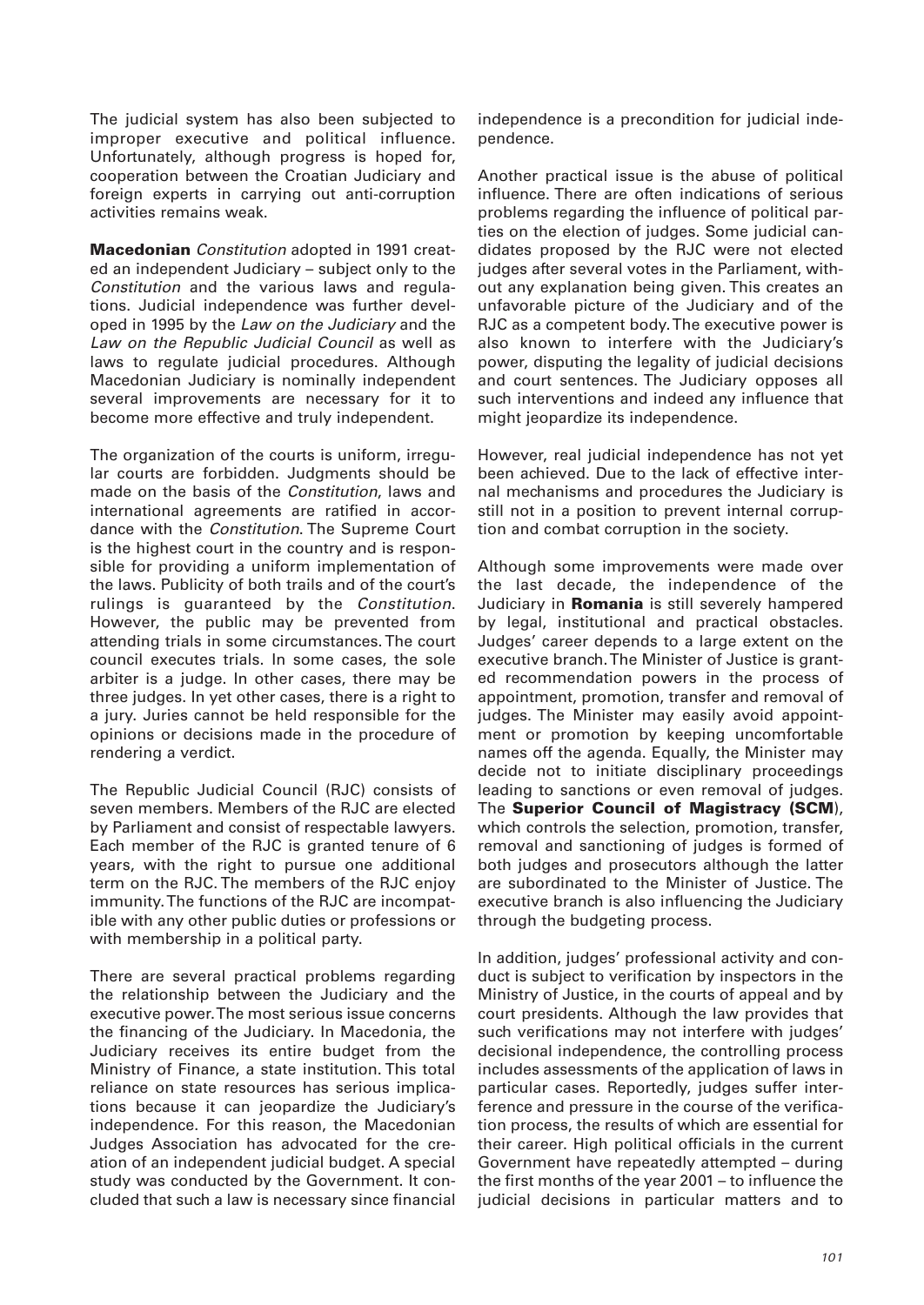hamper the independence of the Judiciary. Many, including judges, see this issue as raising very serious concerns with the **Government's intentions in the area of judicial independence**. In many respects, judges' status is equal to that of prosecutors. Law calls them both "magistrates" and provides similar ways of appointment, transfer and promotion, similar salaries and even a unique code of ethics. In addition, prosecutors continue to perform judicial like functions, and the Attorney General enjoys the power of filing extraordinary appeals against final judgments. The powerful role of the prosecutors has been guarded through political obstruction of institutional reforms that propose diminishing prosecutorial power in favor of increasing the powers and independence of judges. The military justice system continues to exist, deciding, inter alia, on allegations of police mistreatment.

The public perception is that the Judiciary is corrupt. As suggested by the 2001 World Bank's survey,<sup>36</sup> corruption should be treated in a systematic way, including the legal profession and education as well as the public at large in addition to courts system. The lack of legal culture contributes to the corruption or to the image of a corrupt Judiciary. Judges' associations are few and weak, lacking a voice strong enough to defend and promote judges' rights and independence. Professional capabilities and integrity is not seriously evaluated during the appointment and promotion process. In addition, the training of judges is still at the beginning and it does not have the force to include a large number and to provide extensive knowledge on constitutional law and reasoning, international and in particular EU law, court management and ethics. The public as well as the large majority of judges is unaware of the EU assessments and recommendations in all areas, including the judicial system, and therefore their support to reforms is merely declarative.

The current court system in Romania follows a four-tiered pyramid structure. The lowest level consists of District Courts, the next level is comprised of Regional Courts, and the Courts of Appeal occupy the third level. At present, there are 186 District Courts, 41 Regional Courts and 15 Court of Appeal. The Military Courts are divided into military tribunals, military territorial tribunals and military appellate courts. The Supreme Court of Justice is at the top of the system and it is distinctly regulated. Constitutional matters are handled by the Constitutional Court, which acts as an independent institution.

Although the independence of judges is constitutionally guaranteed, some judicial decisions prove that a number of judges continue to operate as they had under the communist regime, particularly by defending state property to an extreme, and dutifully following the bureaucratic chain of command. For example, in cases where state civil liability is at stake, some judges provide little redress since they feel a duty to protect the state budget.

In addition, many of the judges that had served under the previous political regime remained on the bench, particularly in the higher courts. However, it should be also emphasized that many judges do indeed understand and defend their independence. During the 1990s, judges had strengthened their attempts to lobby for legislation that would ensure their economic independence and grant them substantial incentives. The implementation of such legislation was seen necessary in order to deter corruption and further stop the exodus of magistrates into the private sector. Judges' salaries (as well as prosecutors') and other financial benefits were substantially increased during the last five years, in particular in 1997. Nevertheless, the Romanian Magistrates Association claims that judges' income is disproportionately low in comparison with the income of some private lawyers. Yet, this comparison seems dubious, since the competition among judges is not nearly as high as it is among private lawyers and many judges value job stability more than a high income.

Public trust in courts and other law enforcing institution is low. The public perception is that the Judiciary is corrupt. A 2000 survey of the World Bank shows that between 53% and 65% of those interviewed believe that the judges and prosecutors engage in corruption. Journalists do bring into the public discussion matters within the administration of justice and allegations of corruption. In response, many judges say that the way media reports on the Judiciary contribute to the low public trust. Some journalists and politicians joined in expressing an overall criticism of the Judiciary. At present, the development of liberal institutions, such as an independent Judiciary, has strong support among intellectuals and professional elites rather than among the majority of the population and the government officials. According to a survey performed by the non-governmental organization "Pro Democratia," the public believes that the courts, the prosecutors and the police are the most corrupt institutions in the country.

<sup>36</sup> 2001 World Bank Anti-corruption Survey http://www1.worldbank.org/publicsector/anticorrupt/Bosnianticorruption.pdf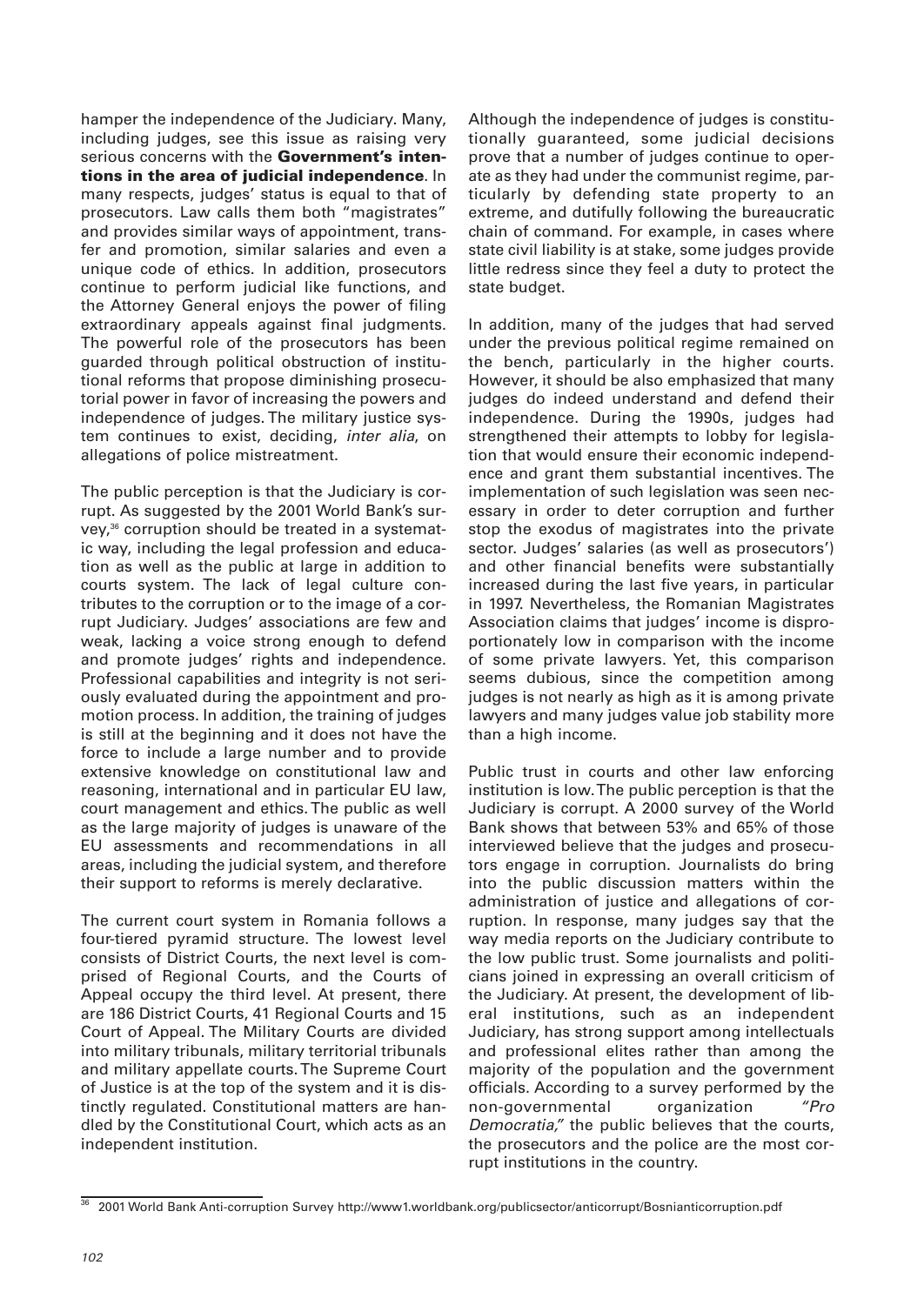International organizations do not perceive the Romanian Judiciary as fully independent and very effective. The European Commission 2000 Regular Report<sup>37</sup> provides the image of a Judiciary facing a real risk of political influence and having a low administrative capacity. The World Bank survey shows a significant lack of public trust in the Judiciary and a domestic overall perception of corruption within the judicial system. In addition, the 2000 US State Department's report on Romania states that the Judiciary remained subject to the executive branch influence.<sup>38</sup>

Corruption is a major obstacle to judicial independence and continues to be a widespread and systemic problem in Romania. Corruption in the Judiciary goes largely uninvestigated and unpunished. However, there have been some cases where corruption was identified and sanctioned. In 1999 the SCM handled 14 disciplinary actions against judges and of the eight actions accepted, six judges received disciplinary sanctions and two were removed from office.<sup>39</sup> However, any form of corruption is a crime requiring criminal investigation and court hearings. By applying disciplinary sanctions, the SCM avoided the courts' jurisdiction and the public debate over such cases.

The information provided by the Ministry of Justice showed, for example, that during the first 6 months of year 2000, the prosecution requested approval to investigate six judges and the Minister had only approved three. This process is not transparent, and it seems that officials are more concerned with the public image of the Judiciary than with bringing the allegedly corrupt judges before the courts and face media reporting.

A series of procedural shortcomings in the judicial system encourage corruption and prevent judges from being punished. For instance, court proceedings are not recorded. In practice, the leading judge uses his/her own words to summarize the parties' and witnesses' statements and dictates these summaries to the clerk. The oral debates between the parties or between the court and the parties, as well as the questions asked during the interviews are never recorded. In addition, there is no record of the questions rejected by the court. The lack of recording applies to all

cases at all levels of jurisdiction. Under these circumstances, a corrupt judge may easily distort what the parties and witnesses have stated in the court. Moreover, the appeal proceedings lack the instruments of identifying eventual wrongs in the previous proceedings. The right to a fair trail is seriously limited.

The Judiciary in **Serbia** is regulated by two Constitutions – that of Serbia and that of the Federal Republic of Yugoslavia (FRY). Although the two Constitutions are not identical, there are no major differences regarding judicial issues. The Constitutions of both Serbia and the FRY define the states as democratic states and provide for the separation of power into legislative, executive and Judiciary branches of government. The Judiciary is regulated by the Republic, and it will remain the same regardless of any future agreements on the principles of the relationship between Serbia and Montenegro. The Serbian Constitution provides that Serbia is established on the basis of the rule of law.

The Constitutions cited above were drafted in 1990 (Serbian) and 1992 (FRY). However, both were largely disregarded during the turmoil that engulfed the region in the 1990s. Indeed, under the previous regime, the Judiciary was highly dependent on executive power, or more precisely on the personal networks close to Milosevic and his cronies. The period since the fall of Slobodan Milosevic's regime has not been characterized by comprehensive and radical judicial reform. A new set of judicial laws has been proposed, but in the meantime, judicial reform has been confined to some personnel changes. New laws have come into force, but time is needed to assess how the new institutional solutions will function. Since application of the law depends on the proficiency and moral integrity of the judges and magistrates, good personnel are of great importance for the quality of the Judiciary. For this reason, the Ministry of Justice launched an initiative to discharge 69 magistrates. Of this number, 21 judges were dismissed, and it is suggested that the rest should not be reelected. This was all done before December 2001, under the old laws, which permitted the Ministry of Justice to exert influence on judges.

 $\frac{37}{37}$  European Commission 2000 Regular Report on Romania's Progress towards Accession, Chapter on Political Criteria and Rule of Law. http://europa.eu.int/comm/enlargement/report\_11\_00/pdf/en/ro\_en.pdf

<sup>&</sup>lt;sup>38</sup> US Department of State, Country Reports on Human Rights Practices - 2000, Romania; February 2001. http://www.usis.usemb.se/human/2001/europe/romania.html

European Commission 2000 Regular Report on Romania's Progress towards Accession http://europa.eu.int/comm/enlargement/report\_11\_00/pdf/en/ro\_en.pdf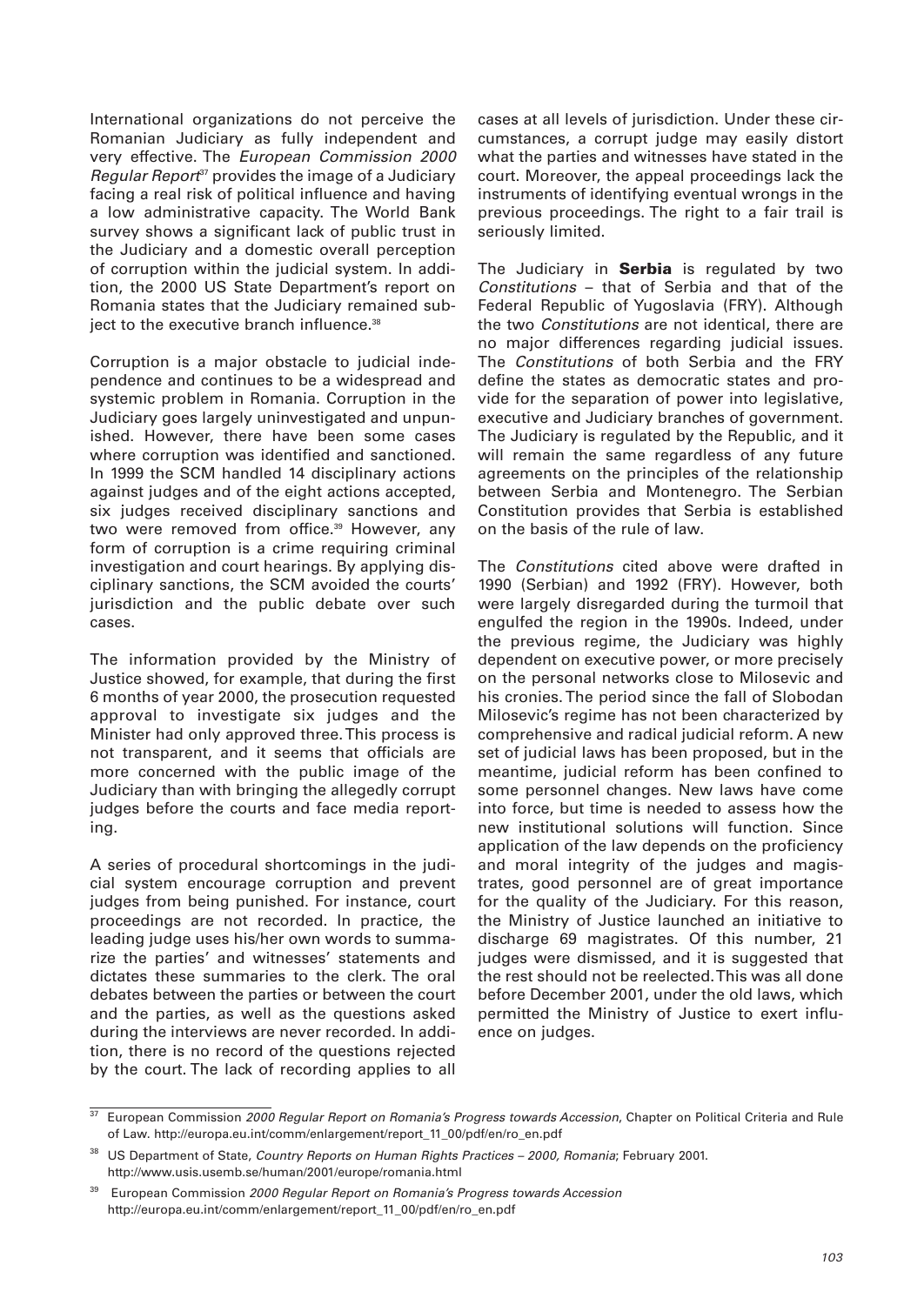The Serbian Parliament adopted five new laws to regulate the Judiciary in November 2001, and they came into force on January 1, 2002. The five laws are: Law on Court Organization, Law on Judges, High Judiciary Council Law, Public Prosecutor Law, Law on Placement of the Courts and Public Prosecutors. The new laws are aimed at bringing Serbia in accord with some of the norms and standards of modern European judicial systems. The Law on Judges provides for an independent Judiciary, lifetime appointments, the immovability of judges, livable salaries, the right to form a union, freedom of thought, and a certain degree of immunity.

The basic division separates the Judiciary into general courts and special courts. The general courts are: Municipal Courts,<sup>40</sup> District Courts,<sup>41</sup> the Appeals Court<sup>42</sup> and the Supreme Court of Serbia. The special courts include the Trade Court,<sup>43</sup> the Higher Trade Court,<sup>44</sup> and the Administrative Court.45

The Supreme Court decides the competence of the courts, controls the courts, defines uniform rules for court practice, gives advice on legislation concerning judicial power, elects judges and members of the **High Judicial Council (HJC),** defines criteria for assessing the judges' activities and performs other duties concerning the Judiciary.

The general impression is that the Judiciary in Serbia would not be independent enough even if legislation provided for fairness and court independence. One of the key questions is how citizens and businesses evaluate the Judiciary. Surveys carried out by the Center for Liberal-Democratic Studies (2001)<sup>46</sup> demonstrate that citizens have an extremely bad perception of the Judiciary. Less than thirty percent of the population (28.4%) rates the case courts as being just and unbiased whereas three fifths (60.3%) believe that this is only rarely or never true. Thus, the citizens of Serbia believe that the courts deny justice

and impartiality, as they, also, deny fairness (65.8%), speed and efficiency (74.3%), accessibility (57.8%), reliability (67.1%) and the ability to carry out their own decisions (58.1%). The courts did even worse in a survey of entrepreneurs, who were evidently concerned about the court's problems settling business disputes fairly.

The creation of truly independent Judiciary in Serbia is impeded by a number of factors: courts have no real influence on the election of judges (particularly of the presidents of courts), many courts do not have presidents but interim presidents, the commercial courts are almost all resistant to change, salaries in the Judiciary are lower than in legislative and executive branches. These problems still remain unsolved thus creating favorable conditions for the continuing attempts of exercising political pressure over the Judiciary.

\* \* \*

Country review reveals the necessity of further institutional and organizational strengthening of the Judiciary in Southeast European countries and improvement of the judicial systems' structure and governance. Achieving judicial independence also remains a priority of the reforms and the anti-corruption efforts.

## **5.2. Status of the Magistrates (Independence, Appointment, Promotion, and Removal Procedures). Qualification and Training**

The progress made towards the creation of an independent and stable Judiciary in Southeast European countries depends to a great extent on the status of magistrates. Some of the most important provisions in the new laws concerning judicial systems are related to the problem about the status of the magistrates, including their appointment, promotion, immunity, removal procedures and criteria, as well as protection against removal and disciplinary proceedings. The profes-

- <sup>43</sup> The Trade Court assumes the competence of the old Commercial Court and judges disputes between business enterprises or other economic subjects.
- <sup>44</sup> The High Trade Court decides appeals from the Trade Court.
- <sup>45</sup> The Administrative Court is a new institution created by the Law on Court Organization. Its competence is to settle disputes that arise within Government institutions. This court is conceived to encompass a wide range of activities, including banking, finance, foreign trade, intellectual property, etc.

<sup>40</sup> Municipal Courts are the courts of first instance and try cases involving less serious crimes, including legal and citizens' disputes and labor and residential issues.

<sup>&</sup>lt;sup>41</sup> The jurisdiction of the District Courts has increased under the new laws. In addition to hearing the appeals of municipal court verdicts, they now serve as the courts of first instance for more serious crimes, such as those involving violence, bribery, commercial law offences, trafficking, deeds against individual rights, criminal offences committed by judges, deeds against national integrity and sovereignty and so on.

 $42$  The Appeals Court is an intermediate court based in Belgrade that also hears cases in Kragujevac, Nis and Novi Sad. This court decides appeals from the municipal and district courts.

<sup>46</sup> Center for Liberal-Democratic Studies, Corruption in Serbia. http://www.clds.org.yu/html/e0.html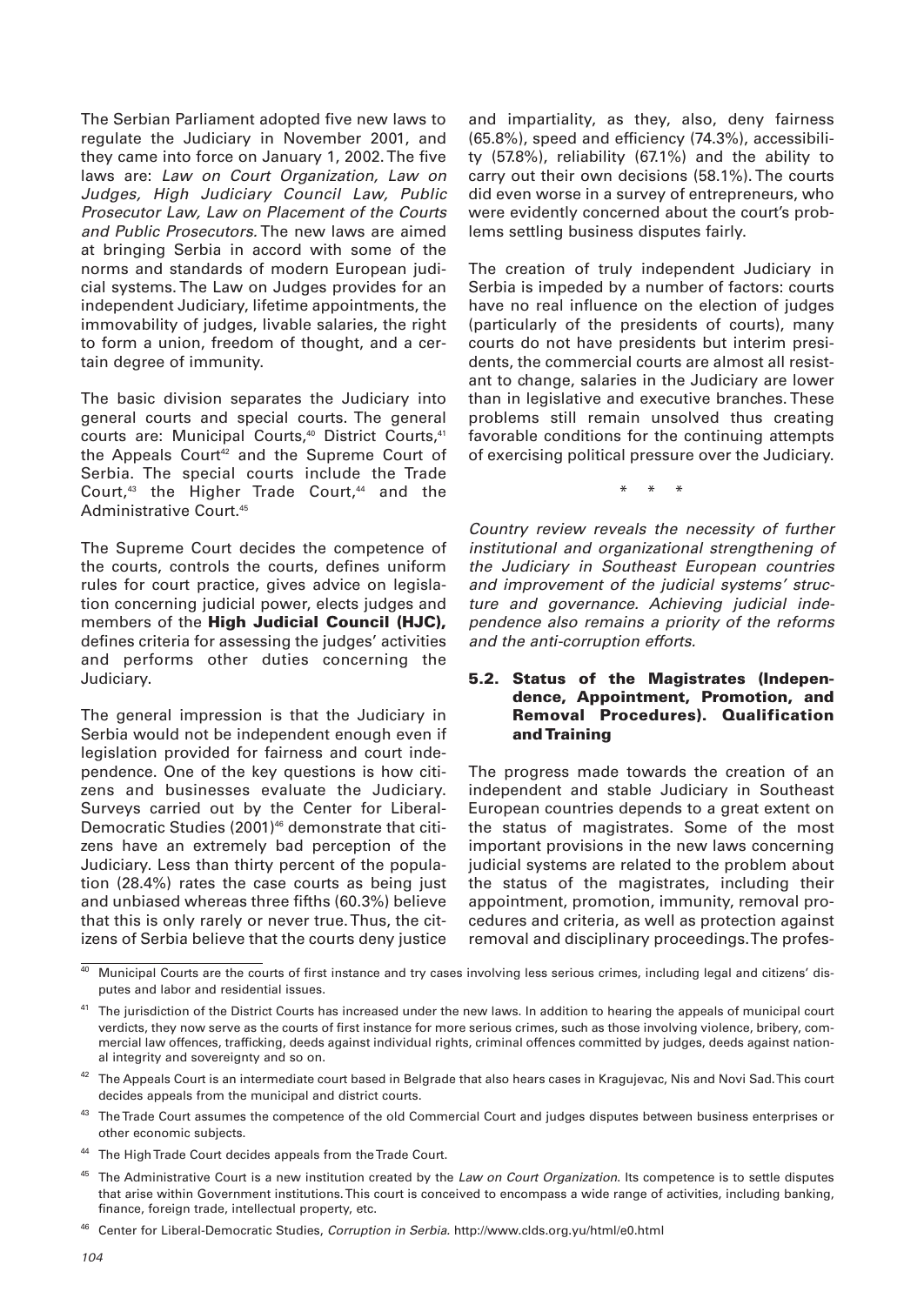

Source: SELDI Corruption Monitoring System

sional training of magistrates is one of the indisputable priorities in the judicial reform so many efforts should be made to raise the professional qualification of those, working within the system in the countries of Southeastern Europe.

Details on issues of selection, recruitment, appointment, career progress or termination of office of a judge, as well as of disciplinary proceedings against judges in **Albania** are set out in the Law on the Organization of the Judiciary, and in the upcoming Law on the Organization and Functioning of the High System of Justice. At present, one can only anticipate the outcome after these new forms of controls of the Judiciary are adopted and speculate on how effective the controls will be in fighting corruption in the Judiciary.

However, it must also be noted that inconsistencies between the Constitution and laws that have already come into force make it difficult to determine which body actually has which power. Namely, the Law on the Organization of the Judiciary (Law no. 8436) stipulates that the HCJ nominates judges for the courts of first instance and the courts of appeals (Articles 20 and 24). On the other hand, the new Constitution stipulates that the nominations of judges are made by the President of Republic based upon the proposal of the HCJ. In this case, the hierarchy of norms is clear the constitutional text is to prevail. However, the

Parliament passed the aforementioned Law on the Organization of the Judiciary after the new Constitution came into force, clearly contradicting it. However, although the problem is a very serious legal issue it still remains unsolved neither by the Parliament nor by the Constitutional Court.

Improving the level of legal education is imperative. It is also urgent that regulations ensure that judges have the requisite specific judicial knowledge and qualifications. With the establishment of the magistrates' school in

1997, the government undertook an important step in this regard. Although much remains to be done to upgrade its faculty and curriculum, this school presently functions as the sole institution for the education of new judges. The main problems concern the level of legal education and the lack of training opportunities.<sup>47</sup>

An examination of all sitting judges was administered by the Organization of Security and Cooperation in Europe (OSCE) and the Council of Europe in May 1999. The purpose of the examination was to weed out judges weak in legal knowledge, so the examination questions were very basic. Only four judges failed the exam. Several judges refused to take the exam and as a consequence were dismissed by the Supreme Council of Justice.

The School of Magistrates was established to train judges and thereby combat the Judiciary's lack of proficiency. The School of Magistrates' mandate comprises:

- Teaching regular students;
- Providing ongoing training for sitting judges with fewer than five years of experience;
- Providing ongoing training for court adminis- $\blacksquare$ trators.

 $\frac{47}{12}$  Currently there are only three law schools in Albania (Tirana, Elbasan and Shkoder). The Law School in Elbasan no longer enrols students, and will close in two years, so this need is urgent. The Faculty of Law in Tirana is the largest law school in Albania with 3,300 students. Its environment has improved recently, but it remains fraught with problems.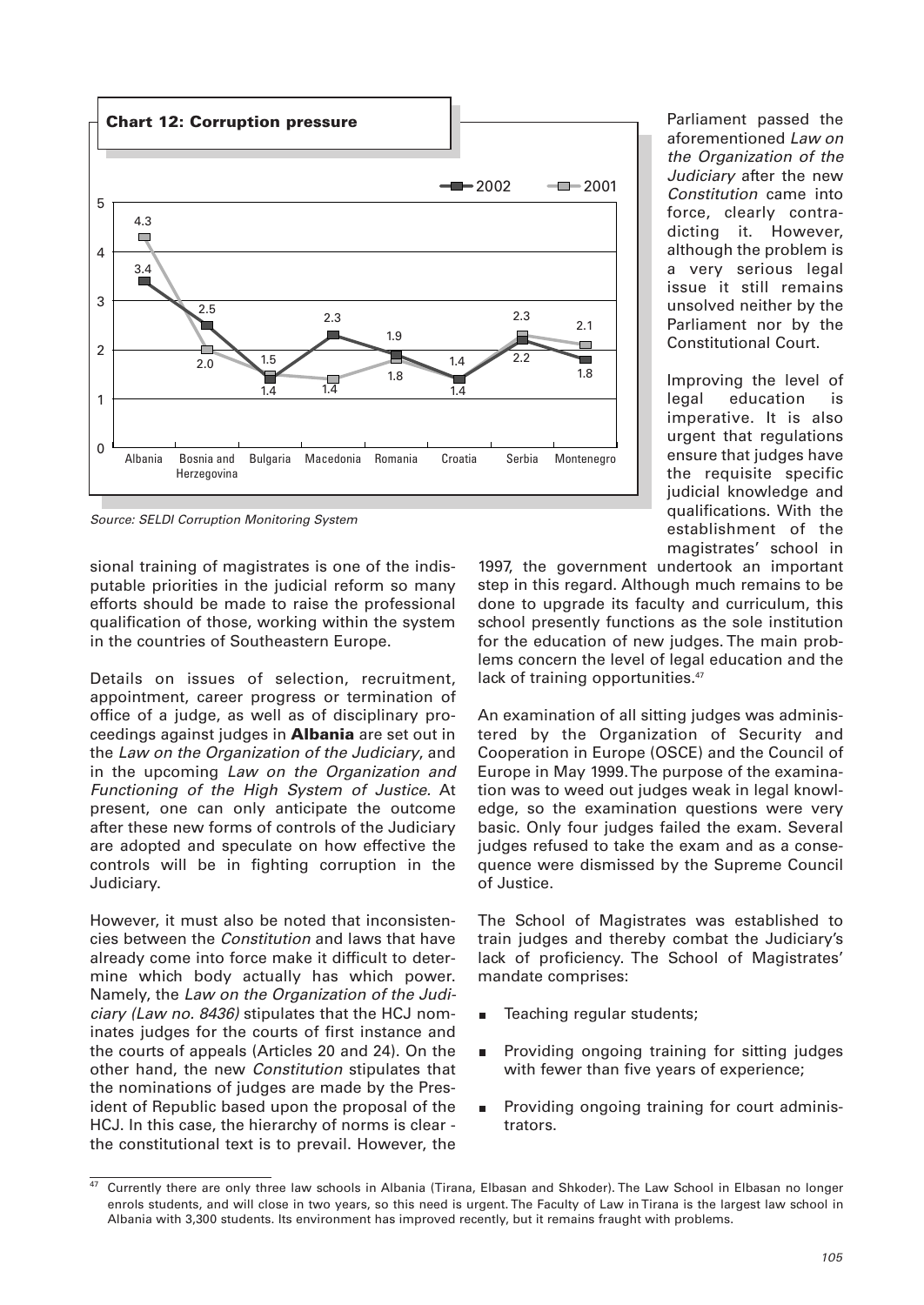The school is designed to be a two-year program and is currently attended primarily by recent law school graduates.

However, the main shortcomings in the implementation of judicial reform in Albania remain:

- The lack of democratic procedures for appointing, assigning, remunerating and removing judges and prosecutors, in order to insulate them from political influence and pressure;
- The insufficient publication and dissemination of legal information, including judicial decisions, necessary to increase transparency in the fight against corruption;
- The lack of recruitment standards based on professionalism;
- The corruption within the Judiciary.

In **BiH** the period designated for the judicial review expired in FBiH at the end 2001 and in the beginning of 2002 in the RS. The RS agreed to prolong the review until June 2002, but the FBiH rejected any extension. Consultations with international and local agencies also provided information on the work of the Judiciary. Both OSCE and the Ombudsmen's offices supplied valuable material on judges' and prosecutors' adherence to and implementation of the laws.

Only five incumbents were removed (two more are pending) and 32 disciplinary procedures were initiated. Another 30 individuals resigned rather than face appraisal. (Five of these resignations were directly attributable to the review process.) Thirty-three new judges and prosecutors were appointed, while twenty judges and prosecutors (in the Federation only) were reappointed when their mandates expired. The review process, therefore, resulted in less than a 2.5 per cent rate of replacement.

This judicial review process does not apply to appointments to the Constitutional Court of BiH, the Constitutional Courts of the FBiH and the RS, the Human Rights Chamber, to judicial and prosecutorial appointments in the Brcko District altogether, nor to the nomination process for appointments to the Court of BiH.

Following the adoption of the federation Criminal Code and Criminal Procedure Code in 1998, special training on the new legislation was provided to members of the legal professions, including the Judiciary, prosecutors and defense lawyers, as well as police officers. In the meantime a series of specialized study visits, seminars and training on anti-corruption measures have also been organized mainly for prosecutors and police officers. However, in general, more sustainable training structures should be established; this could be one of the tasks of the new Training Institute for Judges and Prosecutors.<sup>48</sup>

With regard to the selection and appointment of magistrates in **Bulgaria** during 2001 the need for competition based on detailed criteria defined in the Law on the Judiciary and overseen by the SJC gained further support and provisions on such a procedure are included in the Law on the Amendments to the Law on the Judiciary. The Law introduces mandatory competitions for the selection of junior judges, junior prosecutors and regional judges, regional prosecutors and investigators.

Regular assessments for each magistrate's work were also introduced. Magistrates may be demoted as a result of these assessments. Magistrates will also be required to undergo an assessment before acquiring irremovable status. The procedure for such assessments lies within the power of the Supreme Judicial Council. The objective criteria are clearly defined by the Law, thus reducing the possibilities for subjective judgments and corruption to minimum.

With regard to the magistrates' further training in the year 2001 the Magistrate Training Center (MTC)49 continued to function successfully, earning a deserved reputation as a unique institution to provide training for already appointed magistrates. In the beginning, training programs targeted mainly judges, but in 2001 prosecutors, investigators, civil servants at the Ministry of Justice, and university lecturers were also included. Training curricula already includes general courses in European law and the Institutions of the EU and specialized courses in international co-operation on criminal cases.

The new amendments to the Law on the Judiciary envisage the establishment of a National Academy of Justice as a public institution for professional training of magistrates and clerks, and create a legal framework for magistrate's qualifi-

Stability Pact Anti-Corruption Initiative, Anti-corruption measures in South-eastern Europe - Country reviews and priorities for reform, Council of Europe, September 2001, p. 76 ,http://book.coe.int/GB/CAT/LIV/HTM/l1780.htm

<sup>&</sup>lt;sup>49</sup> The existing Magistrate Training Center was set up in 1999 as a non-governmental entity and has been a unique institution providing training for already appointed magistrates.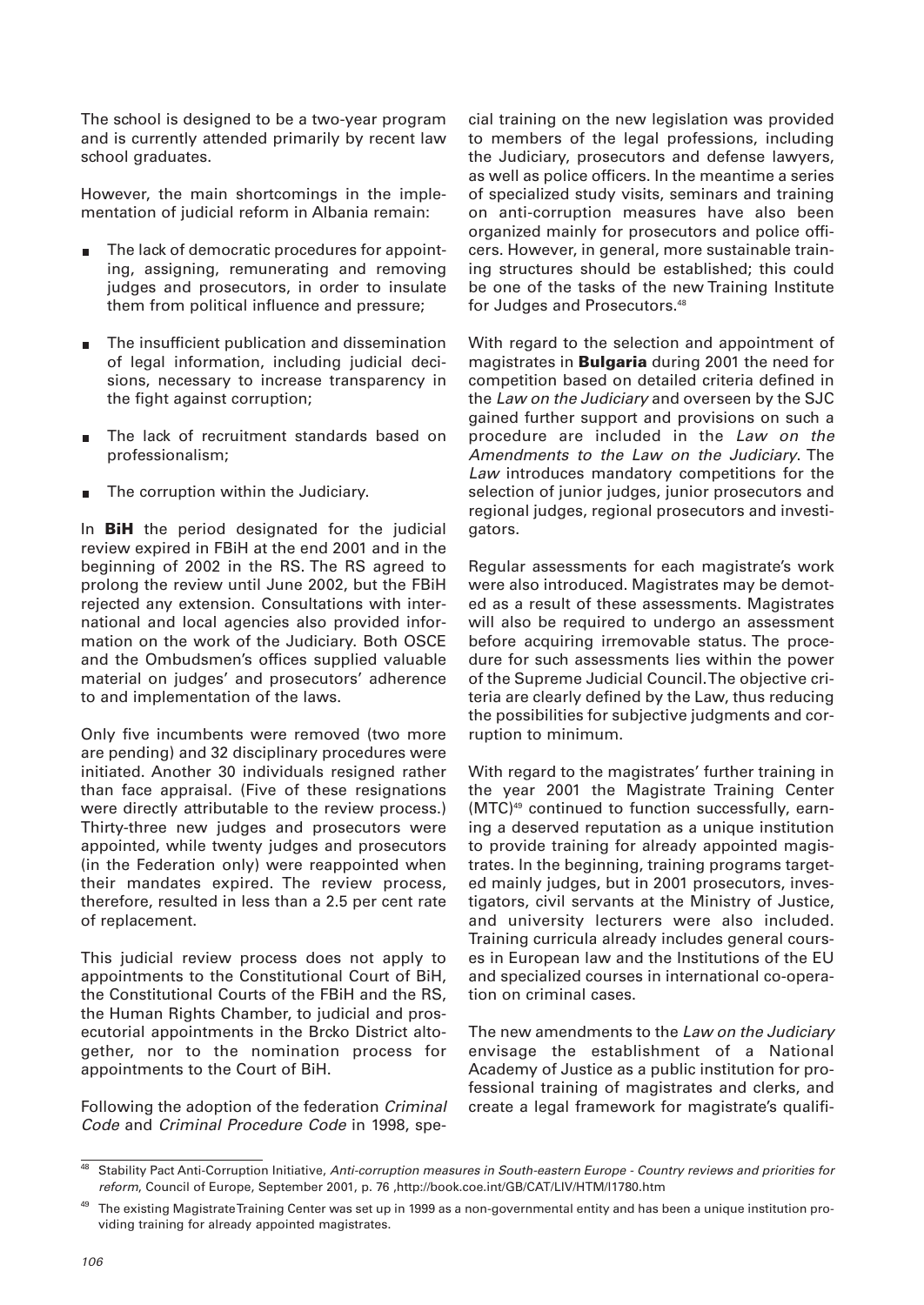cation and its consequences for the magistrate's movement in the professional hierarchy.

In **Croatia** the Judiciary's independence is safeguarded by a number of protections. Judges can be suspended only for the reasons enumerated in the Constitution, judicial positions carry lifetime tenure and judges cannot be transferred against their will. Judges can be discharged only if permanently incapacitated or if sentenced for a criminal offence that makes it impossible for them to hold a judicial position. The latter case requires a specific disciplinary procedure before the State Judicial Council. A judge must not be a member of any political party and has to avoid any kind of political engagement. Law prescribes the salaries of the judges. All these measures are intended to secure the autonomy and independence of the courts.

The provision granting judges lifetime tenures has been extended only to judges appointed since the new Constitution came into effect. Making lifetime tenure available only to judges appointed by (and loyal to) the new Government was a clear message to others to withdraw from the function. Thus, it is not surprising that in the years immediately following the passage of the new Constitution (until 1997) there was an unprecedented flow of judges to other legal professions (mostly to become lawyers and notary publics). This long period of insecurity had a farreaching impact on the quality of the Judiciary and contributed to the present crisis in the state justice system. The court system has suffered from such a severe backlog of cases and shortage of judges that the right of citizens to address their concerns in court has been seriously impaired.

Better training and specialization would be beneficial to both the efficiency and the quality of the justice system. Detecting unlawful activities in certain fields of business and finding additional evidence in support of previously available facts often requires specialized economic or criminalistic knowledge and expertise. At present, judges working in the criminal and investigative departments of the Croatian courts do not specialize in either economic crimes or any other individual branch of criminality. The solution is to appoint specialized law enforcement personnel and specialized judges – people who know about what they are fighting against. This would significantly increase the efficiency of courts. More importantly, judges would be able to properly evaluate the often complex financial and book-keeping reports of the court experts and other evidence that

requires detailed knowledge of the economic and business administration issues. Training police officers and inspection services personnel is equally important, since they are the ones who must discover delinquency and uncover it in the initial phases. To sum up, in order to better combat economic crimes and corruption, specialized training of all the personnel involved in detection and enforcement is required.

Students who want to become judges and state attorneys begin to prepare for their professional responsibilities immediately after graduating from law school. Up until 2000, every Croatian citizen who completed studies at a faculty of law and passed the state Judiciary exam was eligible to be appointed as a judge at the municipal or petty crimes courts. Since 2000, appointment has required two years of practice after the examination. For promotion to higher courts, a longer period spent practicing law (mostly at the firstinstance courts) is required.

The judicial and law enforcement authorities are constrained by the lack of resources. Attracting qualified judges is difficult because of low wages. The judicial system also suffers from a massive case backlog. Cases involving average citizens drag on for years, while criminal libel suits or other cases affecting high-level government officials are heard within weeks under "urgent proceedings." Salaries have also been increased. The Law on Judicial Salaries, passed in 1999, raised the salaries of judges on the lower courts by an average of about 50% and judges on the Supreme Court by 200%. Still, courts remain poorly equipped and the basic equipment they have is often not properly maintained. For example, it is not uncommon that judges are forced to use their own computers or to work at home. The same applies to other types of office supplies and basic working tools.

Inadequate training, together with low salaries and poor working conditions, results in an inefficient law enforcement system that is vulnerable to corruption. Corruption also results from the lack of effective control over the activities of law enforcement agents, such as public attorneys, police officers, advocates, states advocates, etc.

Croatia suffers from a problem common to many transition countries – a weak Judiciary suffering from inadequately trained judges and the lack of procedural reforms aimed at overcoming excessive delays in court cases.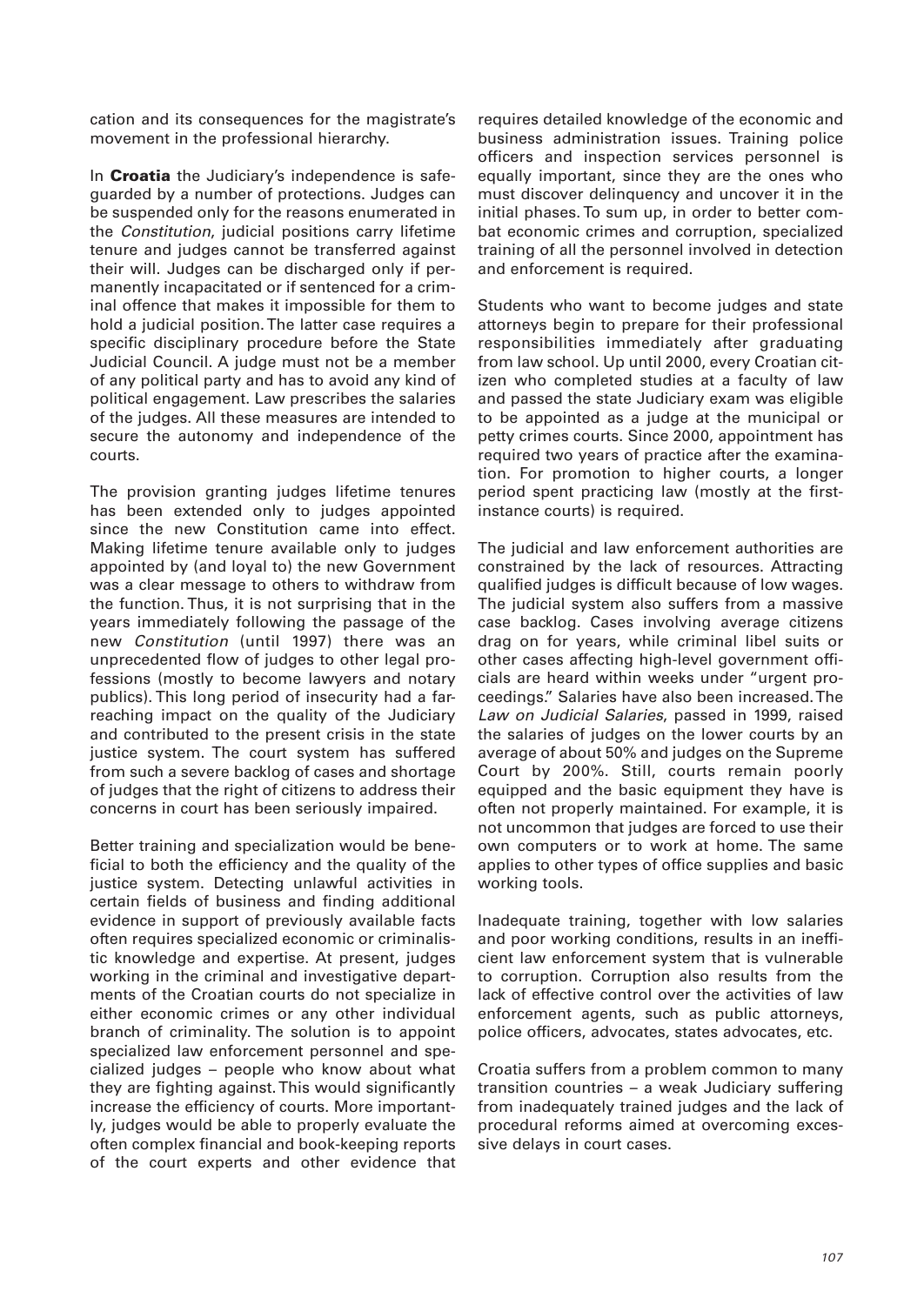Judges elected in **Macedonia** are granted lifetime tenure. They may not be removed against their will. A judge is dismissed only:

- at his/her own request;
- if he/she permanently loses the capability to perform judicial functions, which is defined by the Republic Judicial Council;
- if he/she retires;
- if the judge is found guilty of a criminal offense that entails a minimum incarceration of 6 months;
- if he/she commits a disciplinary infraction that makes him/her unsuitable to perform judicial functions, as defined by the Republic Judicial Council

The Republic Judicial Council (RJC) proposes the election and dismissal of judges to the Parliament. It also decides the disciplinary responsibilities of judges, evaluates their competence and conscience and proposes two judges to the Constitutional Court. The Constitutional provisions related to the Judiciary are further refined by the Law on the Republic Judicial Council, which also provides for the de-politicization of judges. The RJC bases its proposals on the recommendations of the applicant's current colleagues as well as from the superior court and the Supreme Court. RJC bases its proposal for the election of judges to higher courts on the basis of an objective evaluation of the experience, professional competence, skills and ethics of the candidate. The RJC proposes an equivalent number of persons to the number of judges that need to be elected. When a candidate for judge does not get the required majority of votes in the Parliament, the RJC nominates a new candidate. If the RJC does not support the nomination of any of the proposed candidates, it must inform the Parliament, which then shall announce again the need for election of a judge to the respective court. The RJC proposes dismissal of judges when certain conditions are fulfilled. Aside from the RJC, judicial evaluations of incompetence may also be addressed by the president of the court, the president of the superior court and by a plenary session of the Supreme Court. For this reason, the RJC has adopted rules of operations. The RJC has also adopted general criteria for the election and dismissal of judges.

According to the Law on the Judiciary, judges are obliged to have professional training. However, no state system for the education and training of judges currently exists in Macedonia. For this reason, the Center for Continuing Education (CCE) was formed by the Macedonian Judges Association with the aim of establishing a permanent educational institution for judges. The Center educates the judges by creating annual programs in order to educate judges from the Basic courts, the Appeals courts and from the Supreme Court. The educational program is administered by respectable lawyers, primarily judges from the Appeals courts and the Supreme Court. It is also necessary to establish regular and effective anticorruption training programs for prosecutors, the police, the Judiciary and financial intelligence officers.<sup>50</sup>

**Romanian** legislation provides for a number of legal guarantees aimed at maintaining the impartiality and independence of individual judges. The 1991 Constitution states that the position of a judge shall be incompatible with any other public or private office, except for academic teaching activities. In addition, the Law on the Judiciary prohibits magistrates from acquiring membership in political parties and engaging in public political activities. Consequently, judges may not attend political meetings and they are not allowed to write political articles or be involved in any political debates. Judges are allowed to write articles in legal, literary, academic, or social journals and take part in broadcasting programs except where the context is political.

Judges are not allowed to perform, by themselves or through agents, commercial activities, or be active in the leadership and management of trading companies, civil partnerships or autonomous economic administrations. Consequently, judges may not engage in entrepreneurial activities. However, some believe that judges have the right to acquire shares and other securities, and to become stockholders, but only at levels below that of a controlling share.

In accordance with the law, judges must submit statements on their assets at the beginning and the end of the term they serve. In practice, however, their statements are never verified, neither at the beginning of the term, nor at the end. While at present such statements are confidential, some believe that judges' ownership statements as well as those of the parliamentarians and other officials should be made public. The law regulates judges' conduct in cases of conflict of interests in order to ensure their impartiality in individual cases. Judges either disclose the conflict refraining from the case or risk that the parties disclose

<sup>&</sup>lt;sup>50</sup> Stability Pact Anti-Corruption Initiative, Anti-corruption measures in South-eastern Europe - Country reviews and priorities for reform, Council of Europe, September 2001, p. 122, http://book.coe.int/GB/CAT/LIV/HTM/l1780.htm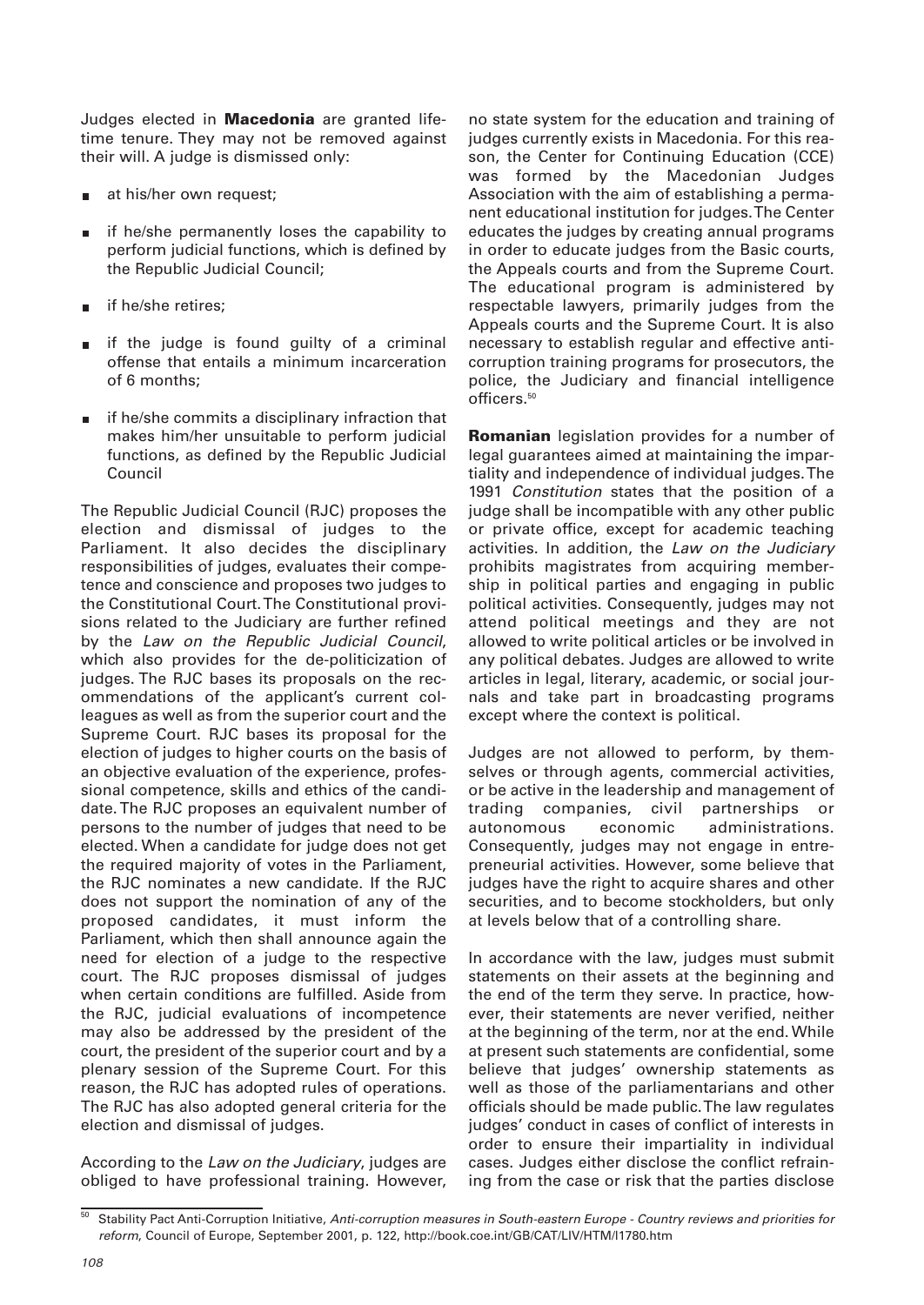it and require them to step down. In addition, judges are not allowed to give legal advice, orally or in writing, even in cases pending before other courts. They must also refrain from publicly expressing their views on lawsuits that are pending.

Judges may set up professional associations or other organizations for representing their interests, improve their professional skills and protect their status. They may also join international professional organizations. However, judges are not entitled to form or join trade unions. At present, there are two associations, neither strong enough to represent judges' interest before the other branches of power. The Association of the Romanian Magistrates includes judges, prosecutors and civil servants of the Ministry of Justice. Although judges' interests are not similar to those of prosecutors and other officials, some continue to place them on equal foot. The Association of the Romanian Magistrates has been quite active, but not necessarily successful, in defending the financial interests of its members. Another organization is the Union of Judges' Association, formed exclusively of judges. It claims that half of the existing judges are its members. However, the Union mainly focuses on professional training, and it has not been a voice defending judges' rights and independence. Apparently, the two associations compete for representativness. None of them had reacted publicly against the recent political interference with the Judiciary independence.

Although there are some legal guarantees for judges' individual independence and impartiality, the institutional guarantees are not satisfactory. In addition, some high officials have failed to support judicial independence and the Governing Program for the next four years is ambiguous in this respect, mixing up the needs of independence and controlling. While at present judges are irremovable, some high officials have recently placed this status into questions. Both the Minister of Justice and the President publicly expressed doubts with regard to judges' irremovability. At the same time, judges' associations are week and have failed to represent judges' interests, rights and independence against the other branches of power.

Judges' disciplinary liability<sup>51</sup> falls under the jurisdiction of the Minister of Justice, the Superior Council of Magistracy and the Supreme Court, each playing different roles. The Minister of Justice fulfils the role of the disciplinary prosecutor, except in cases concerning the justices of the Supreme Court, where the disciplinary action may only be initiated by the Deputy Chief Justice. Prior to Minister's decision, an inquiry takes place. The inquiry commission is formed by judges or by general inspectors of the Ministry of Justice following the Minister's order.52

In **Serbia** a new institution called the Great Personnel Council (GPC) was created to handle disciplinary procedures. The GPC is composed of 9 judges from the Supreme Court. The President of the Supreme Court, who cannot be a member of the GPC because of potential conflicts of interest, initiates dismissal procedures and the GPC decides the cases on their merits. The Presidents of the lower courts may also propose dismissal proceedings against members of their courts.

The GPC must follow clear criteria and procedures for dismissals. Judges may be dismissed only for one of the following reasons: they are sentenced to six months or more in prison, convicted of a crime that makes it inappropriate for them to be a judge, guilty of the nonperformance or unreliable performance of judicial duties, permanently lose the ability to carry out judicial duties, delay the process or act against the rules of the judicial system, or perform other jobs that conflict with judicial duties. Dismissed judges may appeal their discharge to the Constitutional Court.

\* \* \*

Achieving the stability of the institutions that guarantee the supremacy of law is impossible without an independent Judiciary consisting of independent, objective, highly qualified magistrates possessing impeccable moral standards. The independence of the Judiciary is a major democratic achievement. It should not be regard-

<sup>&</sup>lt;sup>51</sup> The grounds for disciplinary proceedings are: frequent delay in the paper work; unjustified absence from work; interference with the activity of another judge or persuasion for unlawfully solving personal or family demands; offensive attitude in the office; violation of the deciding process or of other confidential activity or document; public political activities; activities affecting the professional integrity and honour; unjustified denial of fulfilling the duties; violation of the taxation rules; repeated violations of the celerity requirements; repeated work negligence; violation of rules of judges' incompatibilities; major misbehaviour breaking the rules set forth in the Code of Ethics.

<sup>52</sup> When a judge is found guilty, the Council can apply one of the following disciplinary sanctions: warning; admonition; reduction of the basic salary up to 15 percent, for a period of one to three months; transfer for a period of one to three months to another court; suspension from office for a maximum of 6 months without pay; dismissal from a leading position; or expulsion from the magistracy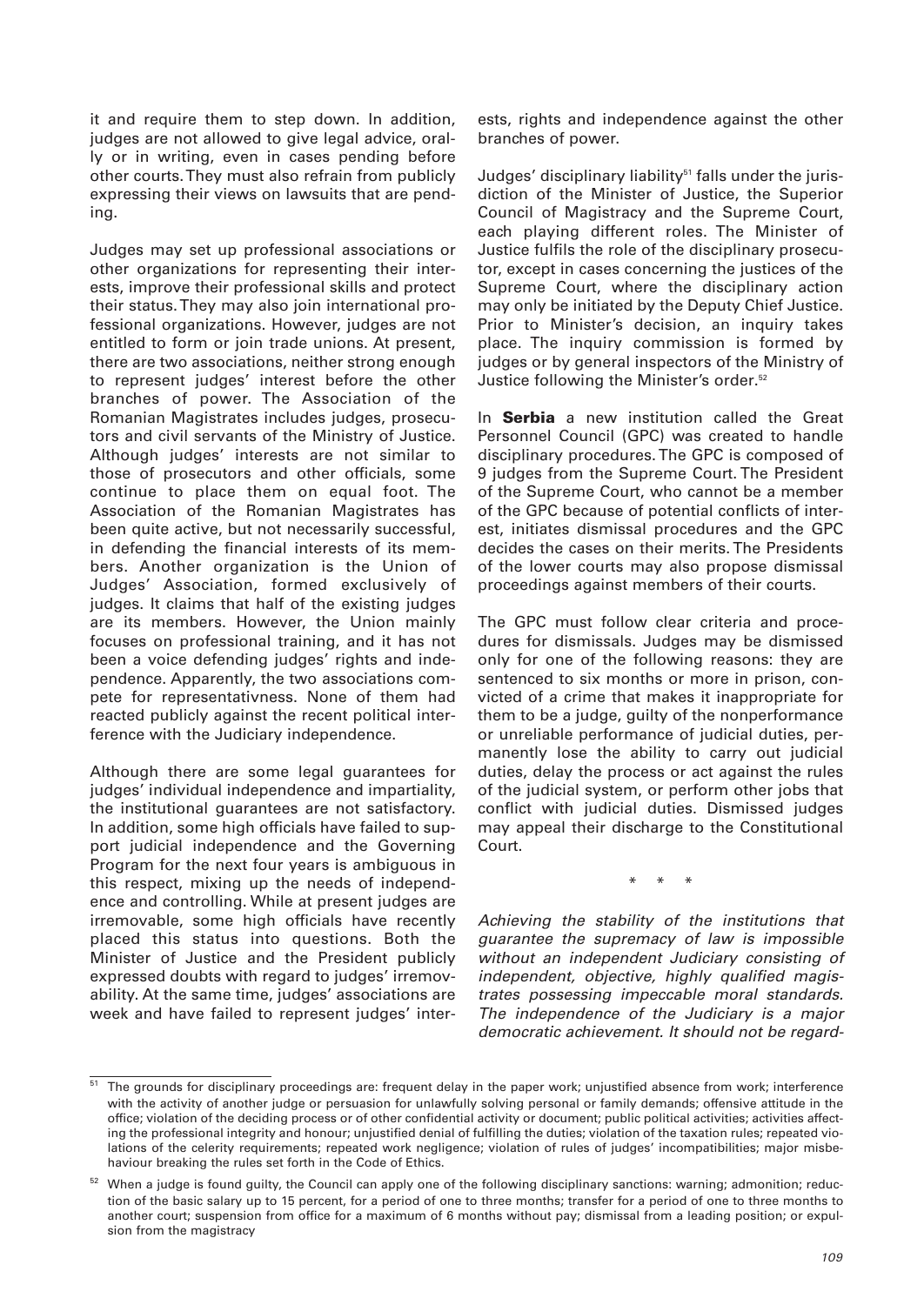ed as a privilege of the magistrates but as a guarantee for establishing order and the rule of law in the states and for a fully-fledged protection of citizens' rights. Judicial independence is also an important precondition for preventing internal corruption as well as combating corruption in the society.

## **5.3. Judicial Administration – Legal Basis, Status and Organization**

The professional competence of magistrates is an essential, though insufficient, prerequisite for the efficient operation of the Judiciary. Equally important is the good organization of their work, generally denoted as "court administration."

Administrative staff working in the courts as well as in other units of the Judiciary is responsible for the performance of all non-judicial tasks necessary to process cases through the system. The level of efficiency with which administrative staff performs has a profound impact on the administration of justice. The want of qualified administrative staff deteriorates the quality of the administration of justice and the public assessment of the work of the Judiciary. Any improvement of the work of that staff would certainly benefit the operation of the whole system. Addressing the needs of administrative staff for continuing professional education and acknowledging their role in improving the operations of the courts is therefore essential to improving the judicial system. However, according to the public opinion, corruption in the sphere of court administration seems to be widely spread.

The Western concept of judicial administration is not really known in **Albania**. The Chief Judge is responsible for assigning cases randomly. Judges have secretaries who record hearings and type the decisions. Many judges, particularly at the Tirana District Court, complain that their secretaries and clerks are unprofessional.

The few people who serve as court administrators do not have a clear understanding of their role in a judicial system. This means that most Albanian judges serve as both judges and court administrators, leaving them with little time to focus on their caseloads.

Moreover there is no clear definition of the term "court administrator" which often results in its very broad interpretation. Thus for instance court administrators are the court messengers, the security personnel/police, the court secretaries, the chief secretaries/chancellors, the archive personnel, the budget staff, the execution office staff, and the company register staff.

There is a great need to train court administrators to perform tasks that they do not presently perform. Training programs teach employees how to assist with monitoring the workflow and budget, manage cases and assist in managing the dockets, develop an annual court budget, manage other court employees, such as secretaries and filling clerks, ensure that decisions and other orders are disseminated to the right parties, collect filing fees, compile and compute statistics, assign cases, and develop courtroom procedures.

However, Albania still lacks the necessary institutional and regulatory prerequisites for the estab-



lishment of an anticorruption environment in the area of court administration.

Some basic training has been organized for the supportive staff in **BiH** primarily in the use of information technology, which is non-specialized. Several tests are being taken by the staff upon hiring, to ensure their general judicial knowledge and the basic understanding of the system, but there is lit-

Source: SELDI Corruption Monitoring System. Scores close to 1 correspond to low spread of corruption, those close to 10 to highest degree of proliferation.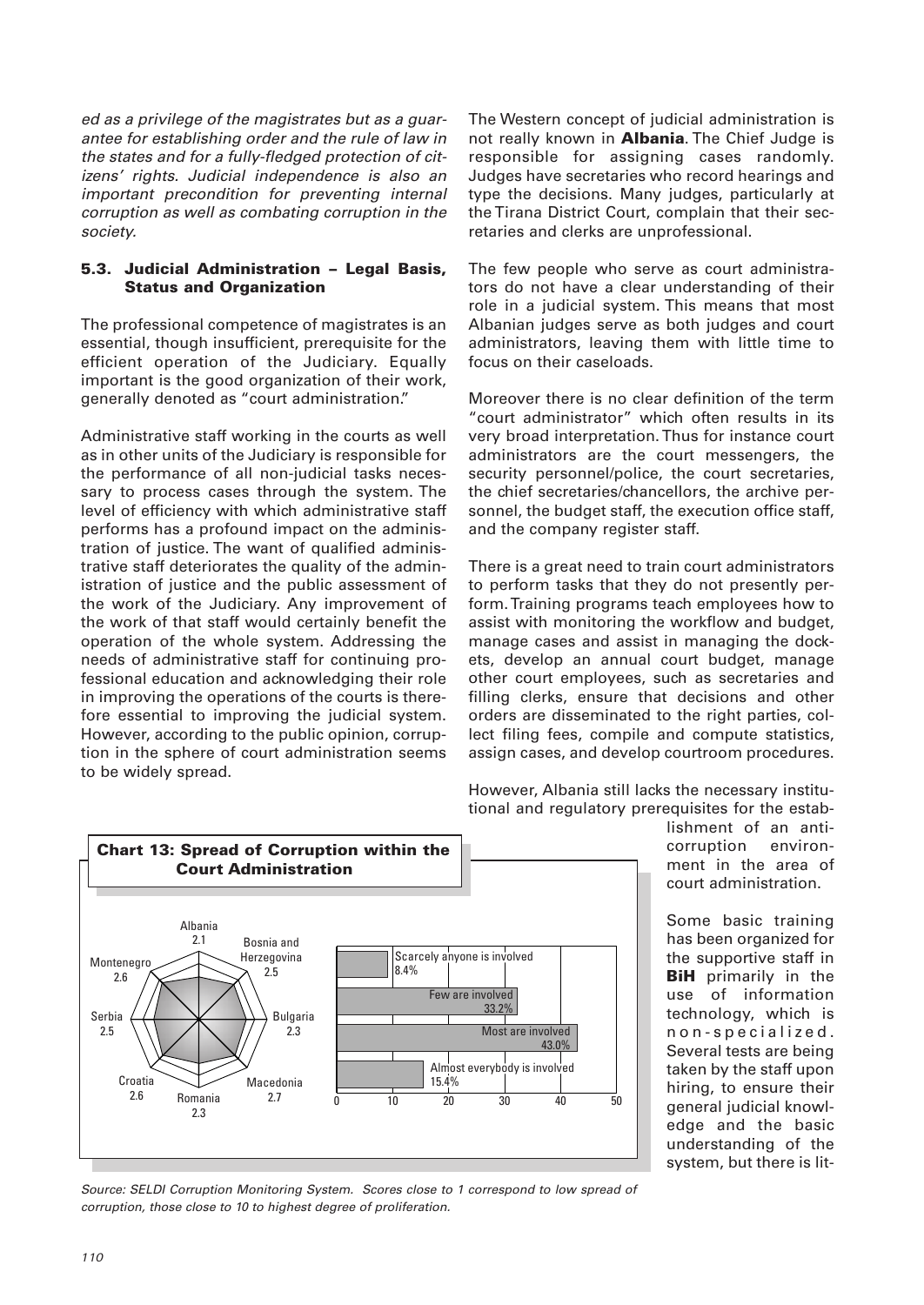tle training preparatory work, let alone any follow-ups.

There was notable progress on several priorities of the reform in the field of court administration during 2001 in **Bulgaria**.

The newly created automated system for case management throughout the entire Judicial system was presented at the first annual assembly of the Bulgarian Court Clerks' Association in November 2001 and is expected to begin functioning soon. However there is still no adequate regulation of the court administration, including the rights and obligations of the different categories of the court administration staff as well as the position of a court administrator. Court administrators' positions have already been created within the Supreme Court of Cassation, the Supreme Administrative Court and the Attorney General's Office. In addition to the amendments to the Law on the Judiciary the respective secondary legislation is necessary to be adopted in order to overcome the inefficiency of court administration (poor procedures for case management, lack of central coordination of management practices, etc.).

In **Macedonia** the president of the court is responsible for managing the judicial administration, organizing the work of the judicial administration and undertaking measures to perform the Judiciary's activities in a timely and orderly fashion. The president also implements the judicial rules of procedure, which regulate the internal functioning of the courts. The courts, in which the number of judges exceeds seven, have a secretary. The secretary's job is to help the president perform the duties of judicial administration. The laws to ensure that the Judiciary gets adequate funding and that the judges and their staffs are properly compensated are necessary.

In **Romania** the judicial administration consists of independent judicial counselors, judicial counselors, beginning judicial employees and other clerks who perform administrative, technical and other activities, depending on the scope of the activities and the needs of Judiciary. It also includes persons responsible for the security of the courts, premises, property and persons. The judicial police have the task of keeping order in the court.

Cases are assigned to judges by court presidents. The assignment process is not transparent. The assignment of a case to a particular judge may be a deciding factor in the outcome of a trial. For example, in cases involving the nationalized property, the practice proved that most judges have strong personal opinions on the matter – as to return it or not to the former owners – and therefore the assignment becomes decisive for the judicial outcome. The law does not provide for criteria in cases assignment, leaving the court presidents with a wide discretion. Corruption had also been connected with the assignment process. A World Bank survey found that one of the most cited reasons for bribery was "to assure that a certain person would be assigned to the case." There have been some attempts to develop formal rules for case assignment to judges, but software for distribution of cases has not been introduced.

The rules on tracking the case files have not been modified in the recent years and reveal a number of shortcomings: limited identification of the individual judge, clerk or other administrative staff working on a particular case file; uncontrolled access to the case files by members of the registry or other administrative staff as well as by the court's presidents or vice-presidents; insufficient control over the handing of case files leaving open the possibility of documents' disappearance without any chance of identifying the moment or the responsible person. Although there is a judge in charge with the supervision of the court's registry in each court, permanent and effective control is still inadequate.

Following a verification of the registry and notification offices of some of the lower courts, the Ministry of Justice issued a press release in June 2000, noting the large number of malfunctions in the process of tracking the case files. Some staff members were dismissed while others received disciplinary sanctions.

In addition, it is common knowledge that many of the staff in the registry and judicial clerks are involved in petty corruption on a daily basis. When asking for information or case files, the parties or their lawyers bribe the staff. As this has become a notorious practice, the bribe is often offered automatically.

\* \* \*

To reduce everyday ("petty") corruption in the interaction between the court administrative staff and the citizens *a new approach to administration in the courts must be adopted,* including a system of management of the court's records, human resources, distribution of cases among judges and their progress through the courts, automation, and a database for judges. Also, additional institutional capacity of the inde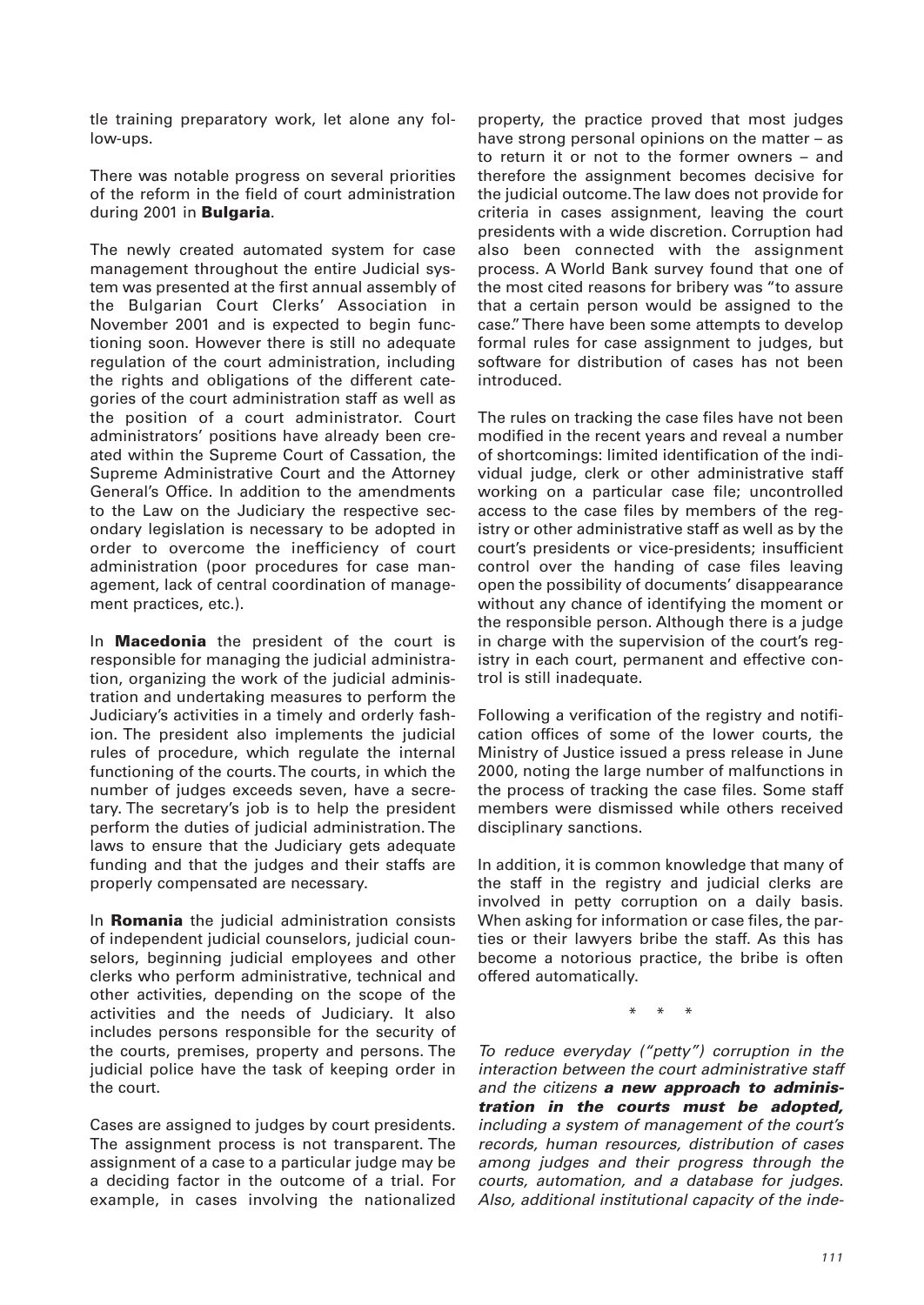pendent governing bodies, including setting up a National Coordination Offices for the Court Administration, has to be built, and a Code of Ethics for the Administration of the Judicial system needs to be prepared. All of these measures should lead to the creation of clear, transparent and logical rules, which will facilitate fair administration of justice and prevent opportunities for corrupt practices to arise.

## **5.4. Working Conditions, including Modernization and Computerization**

A very important issue as regards to judicial reform in all Southeast European countries is the problem with the poor working conditions and the inadequate or completely missing technical equipment in the courts. Although of great significance, this issue was until recently unreasonably ignored by most of the countries.

However, efficient distribution and maintenance of electronic data within courts, between courts, and between courts and other actors inside the government and legal community is a necessary component of improving judicial administration, as well as improving the condition and utilization of the physical space in courts for the convenience of employees and the public. Facilitating the communication between the staff and the citizens and allowing more rapidity and transparency in the work of the court administration, would play an important role in curbing corruption. This cannot be done without the introduction of modern information technology.

The poor working environment is a major concern of the judges in **Albania**. Buildings are not adequate, and there are not enough telephone lines, computers, etc. When improvements are made, judges are often not consulted. For example, the Tirana District Court judges did not know about plans to build a new court and they were not given a voice in planning the new building to accommodate their practical needs.

Security is also a major concern of the courts. The judges have requested that non-police security guards be placed in the courts. They complain that the police have no respect for the Judiciary and will only take instructions from the Ministry of Public Order.

Meanwhile, many judges think that the government has been trying to shift the blame for lawlessness to the Judiciary. The poor conditions of the courts, insufficient support at all levels and an overall lack of respect for the Judiciary are ongoing problems. For instance, the Attorney General of Albania has assented some publicly accused high government officials, including three ministers, for corruption, financial abuses and other major economic crimes. He declared that no investigation will be conducted since his office did not have the means, the necessary staff and the ability to conduct such an investigation.

Finally, two years ago, the government accepted the appeal of the Tirana District Court Chief Judges and put a special police force at their disposal that was under direct authority of the Chief Judges themselves. This was a good precedent and it has improved the situation.

The courts have very few computers and little, if any, practical experience in using them. Approximately 270 computers were bought by the government and given to the courts. The government was not able to fund training classes in computer skills for the court administrators. However, the USAID Judicial Training and Strengthening Project (East-West Management Institute) stepped in and provided the necessary training. Computerization is essential to improve the efficiency of operations in the administrative offices that support the Albanian Courts.

Some degree of modernization and IT has penetrated the courts in **BiH**, but virtually none in RS. There the courts still operate on typewriters with no databases other than the large registers and file folders.

A large sum of donor money is now scheduled to enter the court system through various judicial reform sub-projects. One such case is the register of enterprises and the register of pledges which will both be run and maintained by the cantonal/regional courts and will consist of an integrated public database that will be harmonized across the Entity lines and in Brcko. This should provide the commercial sections of the courts (perhaps to become separate commercial courts in the future) with the brand new equipment and the related training, not only in IT, but also in the application of the new laws to govern this area, as well as the procedures in processing the matter and other technicalities of the process.

There are also plans to modernize other parts of the courts and such efforts will be streamlined and coordinated by the IJC in collaboration with the Ministries of Justice and the Entity budgets and the HJCs throughout the country.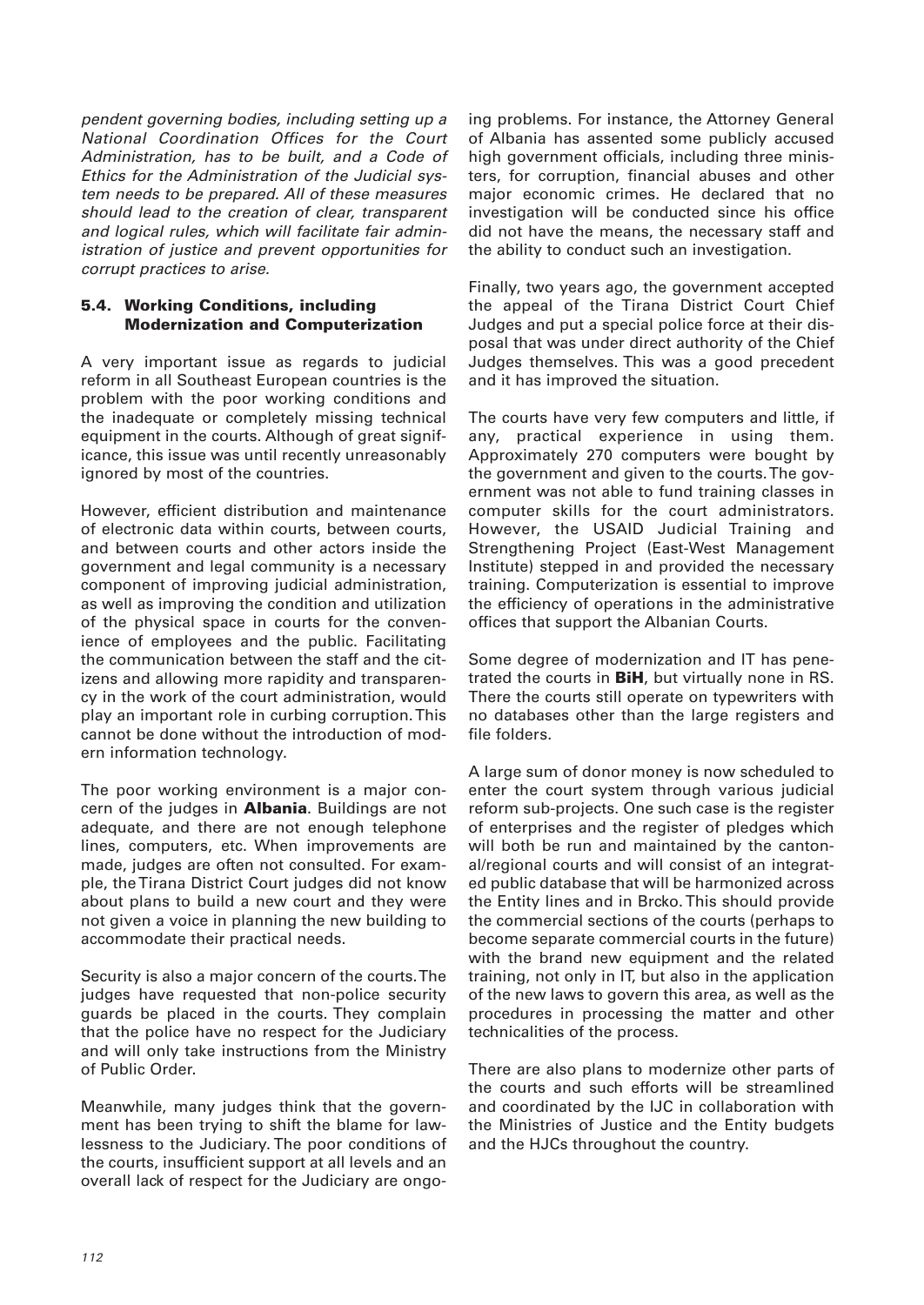In **Bulgaria** the administrative staff within the judicial system works in a primitive environment. The level of modernization of the working environment and the conditions of work are still comparatively low. For instance numerous registries are kept mainly by hand, causing great difficulties to citizens and attorneys alike when they are making inquiries. There are also unsolved problems as regards to court buildings.

The following measures could be pointed out as marking some progress in the field of court administration. Reforms were made in the administration of 11 pilot model courts, including:

- More than 400 judges and court administration servants underwent judicial administration training.
- Office re-organization aiming at "one-stop  $\blacksquare$ shop" system was initiated.
- More than 400 PCs and other equipment were  $\blacksquare$ installed.
- An automated system for case management  $\blacksquare$ was created, developed especially for Bulgarian courts.

The working conditions are absolutely inadequate for the needs of the Judiciary in **Croatia**. Problem areas include the rooms, tools, communications equipment, computers, and registers. Only in the commercial courts is the digitization of information routine. In all other courts, oldfashioned machines continue to predominate. In contrast, it is not rare for judges and administrative staff to have their own private computers at home. The poor status of the facilities and resources includes other paradoxes. For the sake of cost reduction, the Supreme Court was not able to purchase works discussing the independence of the Judiciary. Simultaneously, however, huge renovations of many court buildings were being carried out, including renovations involving the Supreme Court's own building.

In **Macedonia** the Judiciary is making huge efforts to modernize its administration and upgrade its facilities. A committee has recently been established to digitize the workings of the Supreme Court, including creating computer programs for the first level procedure, the second level procedure and the judicial practice of the Supreme Court. The process should be completed soon. It is anticipated that the incorporation of these programs will improve the general environment of the Judiciary as well as assist the judicial staff in performing their functions. Other investments include constructing new buildings and modernizing current buildings and premises.

Courts in **Romania** suffer profoundly from underinvestment, due to the limits of the state budget resources in general, and to the courts' small budget in particular. It is interesting to note that the budget for the Judiciary has constantly been lower than the budget for police, armed forces or secret services. The quality of the courts' activity is clearly influenced by the low level of financial resources. The small number of staff, the lack of electronic registration of the archives and court hearings, the poor conditions for studying case files contribute to the low quality of services. District courts, in particular, face permanent resource shortages.

Judges endure rather difficult working conditions. Many of the courts' buildings are inappropriate, in particular in Bucharest. The equipment is old, the archives and hearing rooms are small and overcrowded, in particular in the district courts which hear the large majority of cases. In many of the district courts in Bucharest 4-6 judges share an office. There are no legal requirements on office space or standard technology. Court presidents are left to deal with these problems, although many of the tools needed to resolve them are out of their hands.

Court hearings take place in rather precarious conditions. They are not registered by electronic means. In practice, judges dictate the clerks summaries of what the witnesses, defendants or others say in the court, and the clerks write these down by hand or by using old manual typewriters. Quite often, the clerks' written reports differ from what the judges have said, due to the low judicial knowledge and training of the clerks. Obviously, the lack of full registration of the courts' hearings as well as of the electronic registration and distribution of the case files has a strong negative impact upon the way justice is done.

Courts receive legal journals and the Official Gazette, together with printed collections of laws. However, many courts receive a reduced number of copies, and therefore a large number of judges do not get free individual copies. The legal materials, including the Official Gazette are usually kept by the courts' presidents. Digests of case law are not freely available to most of the judges. Under these circumstances, many judges have to pay for copying or buying the legal materials. All